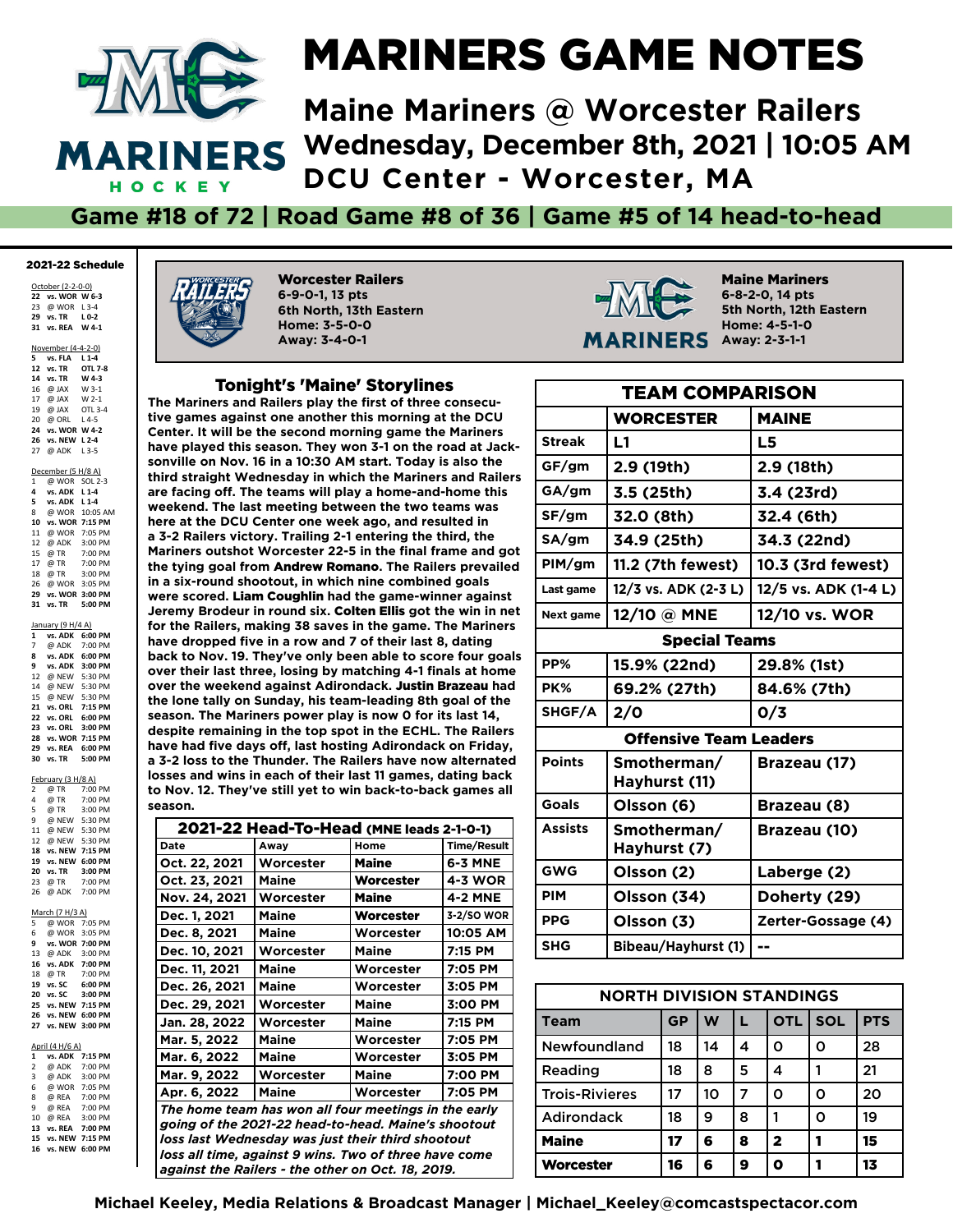## **TALE:** Totals, Averages, Highs & Lows

| <b>Totals &amp; Averages</b> |              |            |                       |  |  |  |  |  |  |
|------------------------------|--------------|------------|-----------------------|--|--|--|--|--|--|
|                              | Overall (17) | Home (10)  | Away (7)              |  |  |  |  |  |  |
| <b>Goals For</b>             | 50 (2.9)     | 30 (3.0)   | 20 (2.9)              |  |  |  |  |  |  |
| <b>Goals Against</b>         | 58 (3.4)     | 35 (3.5)   | 23 (3.3)              |  |  |  |  |  |  |
| <b>Shots For</b>             | 551 (32.4)   | 334 (33.4) | 217 (31.0)            |  |  |  |  |  |  |
| <b>Shots Against</b>         | 580 (34.1)   |            | 352 (35.2) 228 (32.6) |  |  |  |  |  |  |
| <b>Penalty Mins</b>          | 175 (10.3)   | 109 (10.9) | 66 (9.4)              |  |  |  |  |  |  |
| <b>PP Goals</b>              | 14 (.8)      | 11 (0.9)   | 3(0.4)                |  |  |  |  |  |  |
| <b>PP Attempts</b>           | 47 (2.8)     | 29 (2.9)   | 18 (2.6)              |  |  |  |  |  |  |

| Longest Streaks (current streak in <i>italics</i> , *indicates multiple instances) |                                          |                  |                  |  |  |  |  |  |
|------------------------------------------------------------------------------------|------------------------------------------|------------------|------------------|--|--|--|--|--|
|                                                                                    | Overall                                  | Home             | Away             |  |  |  |  |  |
| Win                                                                                | $3(11/14-11/17)$                         | 1*               | $2(11/16-11/17)$ |  |  |  |  |  |
| Point                                                                              | $5(11/12-11/19)$                         | $3(11/12-11/24)$ | $3(11/16-11/19)$ |  |  |  |  |  |
| Lose                                                                               | 5 (11/26-pres)                           | 3 (11/26-pres)   | 4 (11/19-pres)   |  |  |  |  |  |
| No point                                                                           | 2 (10/23-10/29) $ 3 (11/26\text{-}pres)$ |                  | 2 (11/20-11/27)  |  |  |  |  |  |

| Highs & Lows - Team (*indicates multiple instances - most recent listed) |                           |                                      |                                                           |                                                 |  |  |  |  |  |
|--------------------------------------------------------------------------|---------------------------|--------------------------------------|-----------------------------------------------------------|-------------------------------------------------|--|--|--|--|--|
|                                                                          | <b>Season High</b>        | <b>Season Low</b>                    | <b>Period High</b>                                        | Period Low (not inc. OT)                        |  |  |  |  |  |
| <b>Goals For</b>                                                         | $7(11/12 \text{ vs. TR})$ | $O(10/29 \text{ vs. TR})$            | $3^*$ (11/12 vs. TR - 2nd)                                | O                                               |  |  |  |  |  |
| <b>Goals Against</b>                                                     | $8(11/12 \text{ vs. TR})$ | $1(10/31 \text{ vs. } REA)$          | $5(11/12 \text{ vs. TR } -1st)$                           | O                                               |  |  |  |  |  |
| <b>Shots For</b>                                                         | 45 (10/23 @ WOR)          | <b>20</b> (11/17 $\circledcirc$ JAX) | <b>22</b> (12/1 $\omega$ WOR - 3rd)                       | 1 $(11/17 \; \text{\textcircled{a}}$ JAX - 3rd) |  |  |  |  |  |
| <b>Shots Against</b>                                                     | <b>54</b> (10/22 vs. WOR) | 25 (10/29 vs. TR)                    | <b>26</b> (10/22 vs. WOR - 1st) $ 4 (11/16)$ a JAX - 3rd) |                                                 |  |  |  |  |  |
| <b>Penalty Mins</b>                                                      | <b>25</b> (11/14 vs. TR)  | <b>O</b> (11/20 @ ORL)               |                                                           |                                                 |  |  |  |  |  |
| <b>PP Goals</b>                                                          | 4 (11/12 vs. TR)          | O                                    | $2^*$ (11/12 vs. TR - 2nd)                                | O                                               |  |  |  |  |  |
| <b>PP Attempts</b>                                                       | $4^*$ (11/12 vs. TR)      | 1 (11/16 $\circ$ JAX)                | $3^*$ (10/23 @ WOR - 3rd)                                 | O                                               |  |  |  |  |  |

|                | <b>Individual Highs</b>                  |               |                    |                     |  |  |  |  |  |  |  |
|----------------|------------------------------------------|---------------|--------------------|---------------------|--|--|--|--|--|--|--|
|                | When<br>In a Period<br>When<br>In a Game |               |                    |                     |  |  |  |  |  |  |  |
| <b>Points</b>  | 6 (Zerter-Gossage)                       | 11/12 vs. TR  |                    |                     |  |  |  |  |  |  |  |
| Goals          | 5 (Zerter-Gossage)                       | 11/12 vs. TR  | 3 (Zerter-Gossage) | 11/12 vs. TR - 2nd  |  |  |  |  |  |  |  |
| <b>Assists</b> | 4 (Brazeau)                              | 11/12 vs. TR  |                    |                     |  |  |  |  |  |  |  |
| $+/-$          | +3 (Master)                              | 10/22 vs. WOR |                    |                     |  |  |  |  |  |  |  |
| <b>PIM</b>     | 20 (Bleackley)                           | 11/14 vs. TR  |                    |                     |  |  |  |  |  |  |  |
| <b>PPG</b>     | 3 (Zerter-Gossage)                       | 11/12 vs. TR  |                    |                     |  |  |  |  |  |  |  |
| <b>SHG</b>     | --                                       | --            | --                 | $=$ $-$             |  |  |  |  |  |  |  |
| <b>Saves</b>   | 51 (Brodeur)                             | 10/22 vs. WOR | 25 (Brodeur)       | 10/22 vs. WOR - 1st |  |  |  |  |  |  |  |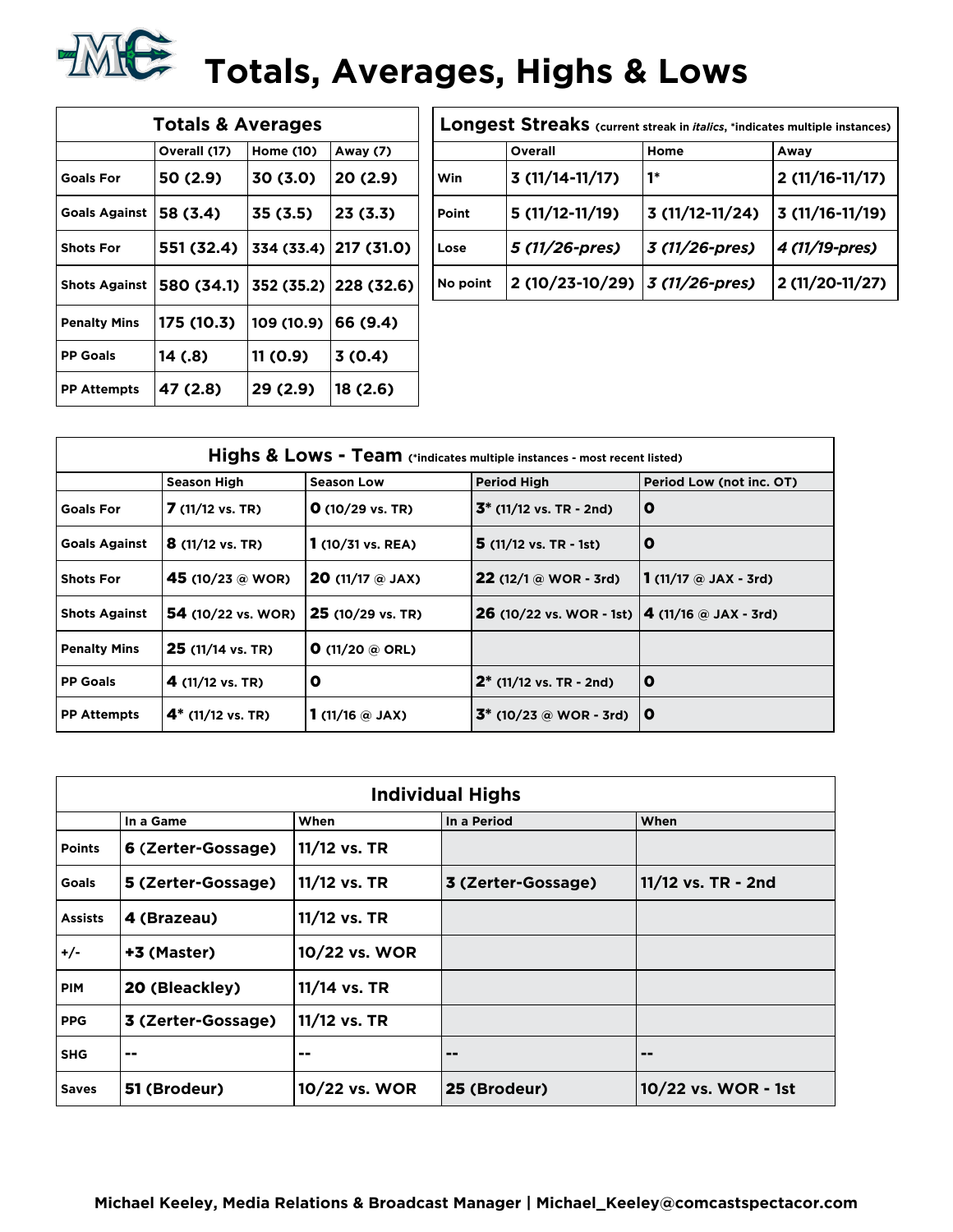

#### **Situational Records**

| <b>Situation</b>              | <b>Overall</b>  | Home            | Away            | <b>Last Time</b>            |
|-------------------------------|-----------------|-----------------|-----------------|-----------------------------|
| <b>Extra Time</b>             | $0 - 2 - 1$     | $0 - 1 - 0$     | $O-1-1$         | 12/1/21 @ WOR (2-3 SOL)     |
| Overtime (3 on 3)             | $0 - 2$         | $O-1$           | $O-1$           | $11/19/21$ @ JAX (3-4 OTL)  |
| <b>Shootout</b>               | $0 - 1$         |                 | $O-1$           | 12/1/21 @ WOR (2-3 SOL)     |
|                               |                 |                 |                 |                             |
| <b>Scoring First</b>          | $3 - 3 - 0 - 1$ | $3 - 2 - 0 - 0$ | $O-1-O-1$       | 12/5/21 vs. ADK (1-4 L)     |
| <b>Opponent Scores First</b>  | $3 - 5 - 2 - 0$ | $1 - 3 - 1 - 0$ | $2 - 2 - 1 - 0$ | $11/27/21$ @ ADK (3-5 L)    |
|                               |                 |                 |                 |                             |
| <b>Outshooting opponent</b>   | $3 - 4 - 0 - 1$ | $3 - 2 - 0 - 0$ | $0 - 2 - 0 - 1$ | 12/1/21 @ WOR (2-3 SOL)     |
| <b>Outshot by opponent</b>    | $3 - 4 - 2 - 0$ | $1 - 3 - 1 - 0$ | $2 - 1 - 1 - 0$ | 12/5/21 vs. ADK (1-4 L)     |
| Equal # of shots              |                 |                 |                 | 12/10/19 vs. ADK (3-2 W/OT) |
|                               |                 |                 |                 |                             |
| <b>Scoring at least 1 PPG</b> | $5 - 1 - 2 - 0$ | $4 - 0 - 1 - 0$ | $1 - 1 - 1 - 0$ | 11/24/21 vs. WOR            |
| <b>Score 1 PPG</b>            | $2 - 1 - 1 - 0$ | $1 - 0 - 0 - 0$ | $1 - 1 - 1 - 0$ | 11/20/21 @ ORL              |
| <b>Score 2 PPG</b>            | $3 - 0 - 0 - 0$ | $3 - 0 - 0 - 0$ |                 | 11/24/21 vs. WOR            |
| Score 3 PPG                   |                 |                 |                 | 1/14/20 vs. WOR             |
| <b>Score 4 PPG</b>            | $0 - 0 - 1 - 0$ | $0 - 0 - 1 - 0$ |                 | 11/12/21 vs. TR             |
| <b>No PPG</b>                 | $1 - 7 - 0 - 1$ | $0 - 5 - 0 - 0$ | $1 - 2 - 0 - 1$ | 12/5/21 vs. ADK             |
| Allowing at least 1 PPG       | $1 - 2 - 2 - 0$ | $1 - 1 - 1 - 0$ | $0 - 1 - 1 - 0$ | 11/27/21 @ ADK              |
| <b>Allow 1 PPG</b>            | $1 - 2 - 0 - 0$ | $1 - 1 - 0 - 0$ | $0 - 1 - 0 - 0$ | $11/27/21$ @ ADK            |
| <b>Allow 2 PPG</b>            | $0 - 0 - 1 - 0$ |                 | $0 - 0 - 1 - 0$ | 11/19/21 @ JAX              |
| <b>Allow 3 PPG</b>            | $0 - 0 - 1 - 0$ | $0 - 0 - 1 - 0$ |                 | 11/12/21 vs. TR             |
| <b>No PPG allowed</b>         | $5 - 6 - 0 - 1$ | $3 - 4 - 0 - 0$ | $2 - 2 - 0 - 1$ | 12/5/21 vs. ADK             |
| More PP than opponent         | $3 - 3 - 1 - 0$ | $3-1-0-0$       | $0 - 2 - 1 - 0$ | 12/5/21 vs. ADK             |
| Fewer PP than opponent        | $3 - 3 - 1 - 1$ | $1 - 2 - 1 - 0$ | $2 - 1 - 0 - 1$ | 12/1/21 @ WOR               |
| <b>Equal PP as opponent</b>   | $0 - 2 - 0 - 0$ | $0 - 2 - 0 - 0$ |                 | 12/4/21 vs. ADK             |
|                               |                 |                 |                 |                             |
| vs. Eastern Conf              | $6 - 8 - 2 - 1$ | $4 - 5 - 1 - 0$ | $2 - 3 - 1 - 1$ | 12/5/21 vs. ADK             |
| vs. Western Conf              |                 |                 |                 | 2/28/20 @ WHE               |
| vs. North Div                 | $4 - 6 - 1 - 1$ | $4 - 4 - 1 - 0$ | $0 - 2 - 0 - 1$ | 12/5/21 vs. ADK             |
| vs. South Div                 | $2 - 2 - 1 - 0$ | $0 - 1 - 0 - 0$ | $2 - 1 - 1 - 0$ | 11/20/21 @ ORL              |
| vs. Central Div               |                 |                 |                 | 2/28/20 @ WHE               |
| vs. Mountain Div              |                 |                 |                 | 3/2/19 @ UTA                |
| vs. TR (15 gm)                | $1 - 1 - 1 - 0$ | $1 - 1 - 1 - 0$ |                 | $11/14/21$ (H) 4-3 W        |
| vs. WOR (14 gm)               | $2 - 1 - 0 - 1$ | $2 - 0 - 0 - 0$ | $O-1-O-1$       | 12/1/21 (A) 2-3 SOL         |
| vs. ADK (14 gm)               | $0 - 3 - 0 - 0$ | $0 - 2 - 0 - 0$ | $0 - 1 - 0 - 0$ | 12/5/21 (H) 1-4 L           |
| vs. NFL (13 gm)               | $0 - 1 - 0 - 0$ | $0 - 1 - 0 - 0$ |                 | 11/26/21 (H) 2-4 L          |
| vs. REA (6 gm)                | $1 - 0 - 0 - 0$ | $1 - 0 - 0 - 0$ |                 | 10/31/21 (H) 4-1 W          |
|                               |                 |                 |                 |                             |
| One goal games                | $1 - 2 - 2 - 1$ | $1 - 0 - 1 - 0$ | $0 - 2 - 1 - 1$ | 12/1/21 @ WOR (2-3 SOL)     |
| Two goal games                | $2 - 3 - 0 - 0$ | $1 - 2 - 0 - 0$ | $1 - 1 - 0 - 0$ | $11/27/21 @$ ADK (3-5 L)    |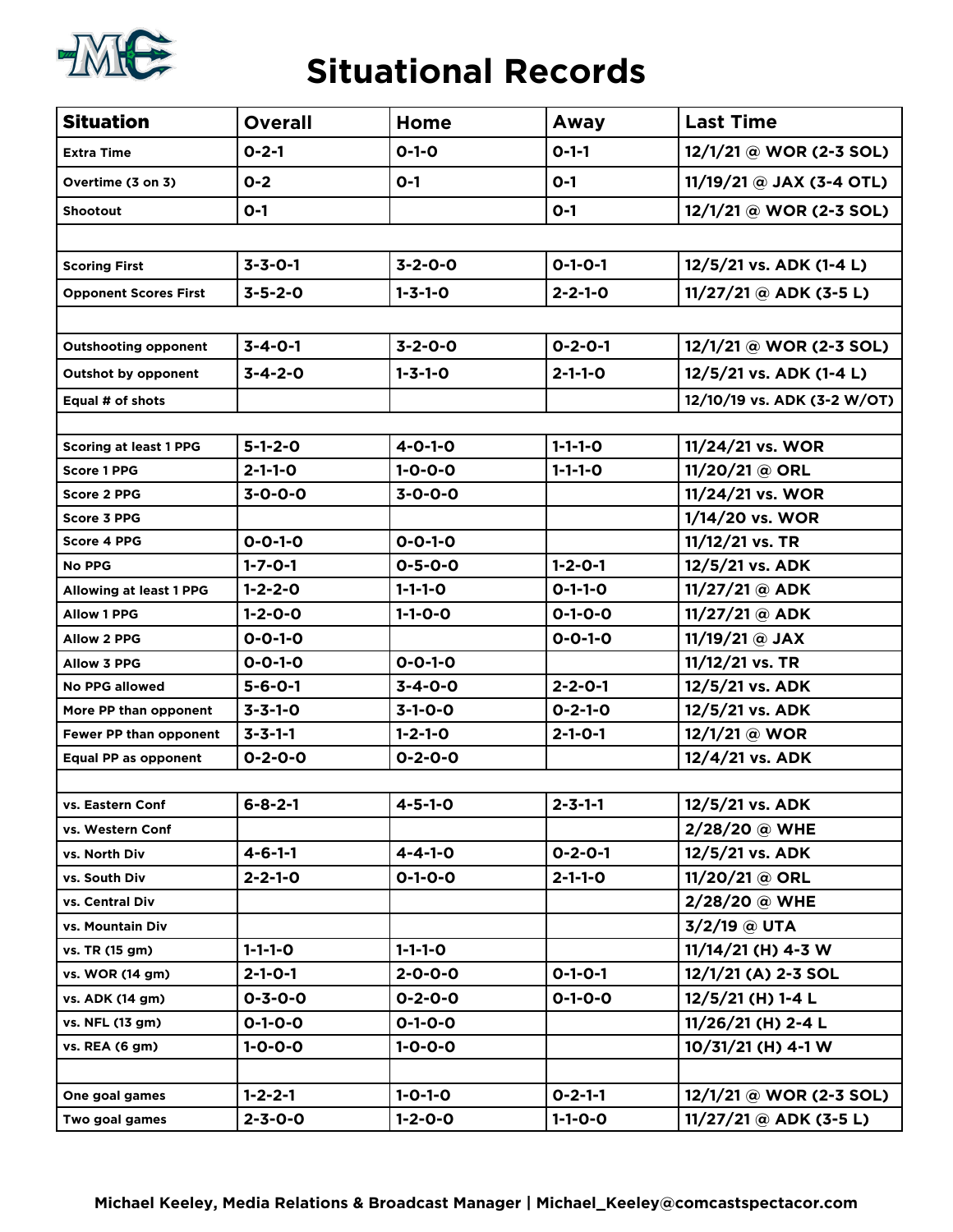

### **Situational Records (cont'd)**

| <b>Situation</b>        | <b>Overall</b>  | Home            | Away            | <b>Last time</b>          |
|-------------------------|-----------------|-----------------|-----------------|---------------------------|
| <b>Sunday</b>           | $2 - 1 - 0 - 0$ | $2 - 1 - 0 - 0$ |                 |                           |
| Monday                  |                 |                 |                 |                           |
| <b>Tuesday</b>          | $1 - 0 - 0 - 0$ |                 | $1 - 0 - 0 - 0$ |                           |
| Wednesday               | $2 - 0 - 0 - 1$ | $1 - 0 - 0 - 0$ | $1 - 0 - 0 - 1$ |                           |
| <b>Thursday</b>         |                 |                 |                 |                           |
| <b>Friday</b>           | $1 - 3 - 2 - 0$ | $1 - 3 - 1 - 0$ | $0 - 0 - 1 - 0$ |                           |
| <b>Saturday</b>         | $0 - 4 - 0 - 0$ | $0 - 1 - 0 - 0$ | $0 - 3 - 0 - 0$ |                           |
|                         |                 |                 |                 |                           |
| Following a win         | $2 - 3 - 1 - 0$ | $0 - 2 - 0 - 0$ | $2 - 1 - 1 - 0$ |                           |
| <b>Following a loss</b> | $3 - 5 - 1 - 1$ | $3 - 3 - 1 - 0$ | $0 - 2 - 0 - 1$ |                           |
|                         |                 |                 |                 |                           |
| 1st game of consec.     | $2 - 2 - 1 - 0$ | $1 - 2 - 0 - 0$ | $1 - 0 - 1 - 0$ |                           |
| Played previous night   | $1 - 4 - 0 - 0$ | $0 - 1 - 0 - 0$ | $1 - 3 - 0 - 0$ |                           |
| 3rd game in a row       |                 |                 |                 |                           |
| <b>Stand-alone game</b> | $3 - 2 - 1 - 1$ | $3 - 2 - 1 - 0$ | $0 - 0 - 0 - 1$ |                           |
|                         |                 |                 |                 |                           |
| Scoring 0 goals         | $0 - 1 - 0 - 0$ | $0 - 1 - 0 - 0$ |                 | 10/29/21 vs. TR (0-2 L)   |
| <b>Scoring 1</b>        | $0 - 3 - 0 - 0$ | $0 - 2 - 0 - 0$ |                 | 12/5/21 vs. ADK (1-4 L)   |
| <b>Scoring 2</b>        | $1 - 1 - 0 - 1$ | $0 - 1 - 0 - 0$ | $1 - 0 - 0 - 1$ | 12/1/21 @ WOR (2-3 SOL)   |
| <b>Scoring 3</b>        | $1 - 2 - 1 - 0$ |                 | $1 - 2 - 1 - 0$ | $11/27/21$ @ ADK (3-5 L)  |
| <b>Scoring 4</b>        | $3-1-0-0$       | $3 - 0 - 0 - 0$ | $0 - 1 - 0 - 0$ | 11/24/21 vs. WOR (4-2 W)  |
| <b>Scoring 5</b>        |                 |                 |                 | 2/19/20 @ NFL (5-2 W)     |
| <b>Scoring 6</b>        | $1 - 0 - 0 - 0$ | $1 - 0 - 0 - 0$ |                 | 10/22/21 vs. WOR (6-3 W)  |
| <b>Scoring 7</b>        | $0 - 0 - 1 - 0$ | $0 - 0 - 1 - 0$ |                 | 11/12/21 vs. TR (7-8 OTL) |
| <b>Scoring 8</b>        |                 |                 |                 | 1/24/20 vs. WOR (8-1 W)   |
| <b>Scoring 9</b>        |                 |                 |                 |                           |
| Scored 10+              |                 |                 |                 |                           |
|                         |                 |                 |                 |                           |
| Allowing 0 goals        |                 |                 |                 | $1/25/20$ @ ADK (3-0 W)   |
| <b>Allowing 1</b>       | $3 - 0 - 0 - 0$ | $1 - 0 - 0 - 0$ | $2 - 0 - 0 - 0$ | $11/17/21$ @ JAX (2-1 W)  |
| <b>Allowing 2</b>       | $1 - 1 - 0 - 0$ | $1 - 1 - 0 - 0$ |                 | 11/24/21 vs. WOR (4-2 W)  |
| <b>Allowing 3</b>       | $2 - 0 - 0 - 1$ | $2 - 0 - 0 - 0$ | $0 - 0 - 0 - 1$ | 12/1/21 @ WOR (2-3 SOL)   |
| <b>Allowing 4</b>       | $0 - 5 - 1 - 0$ | $0 - 4 - 0 - 0$ | $O-1-1-O$       | 12/5/21 vs. ADK (1-4 L)   |
| <b>Allowing 5</b>       | $0 - 2 - 0 - 0$ |                 | $0 - 2 - 0 - 0$ | $11/27/21$ @ ADK (3-5 L)  |
| <b>Allowing 6</b>       |                 |                 |                 | 3/1/20 vs. SC (4-6 L)     |
| <b>Allowing 7</b>       |                 |                 |                 | 1/17/20 @ BRM (6-7 OTL)   |
| <b>Allowing 8</b>       | $0 - 0 - 1 - 0$ | $0 - 0 - 1 - 0$ |                 | 11/12/21 vs. TR (7-8 OTL) |
| <b>Allowing 9</b>       |                 |                 |                 |                           |
| Allowing 10+            |                 |                 |                 |                           |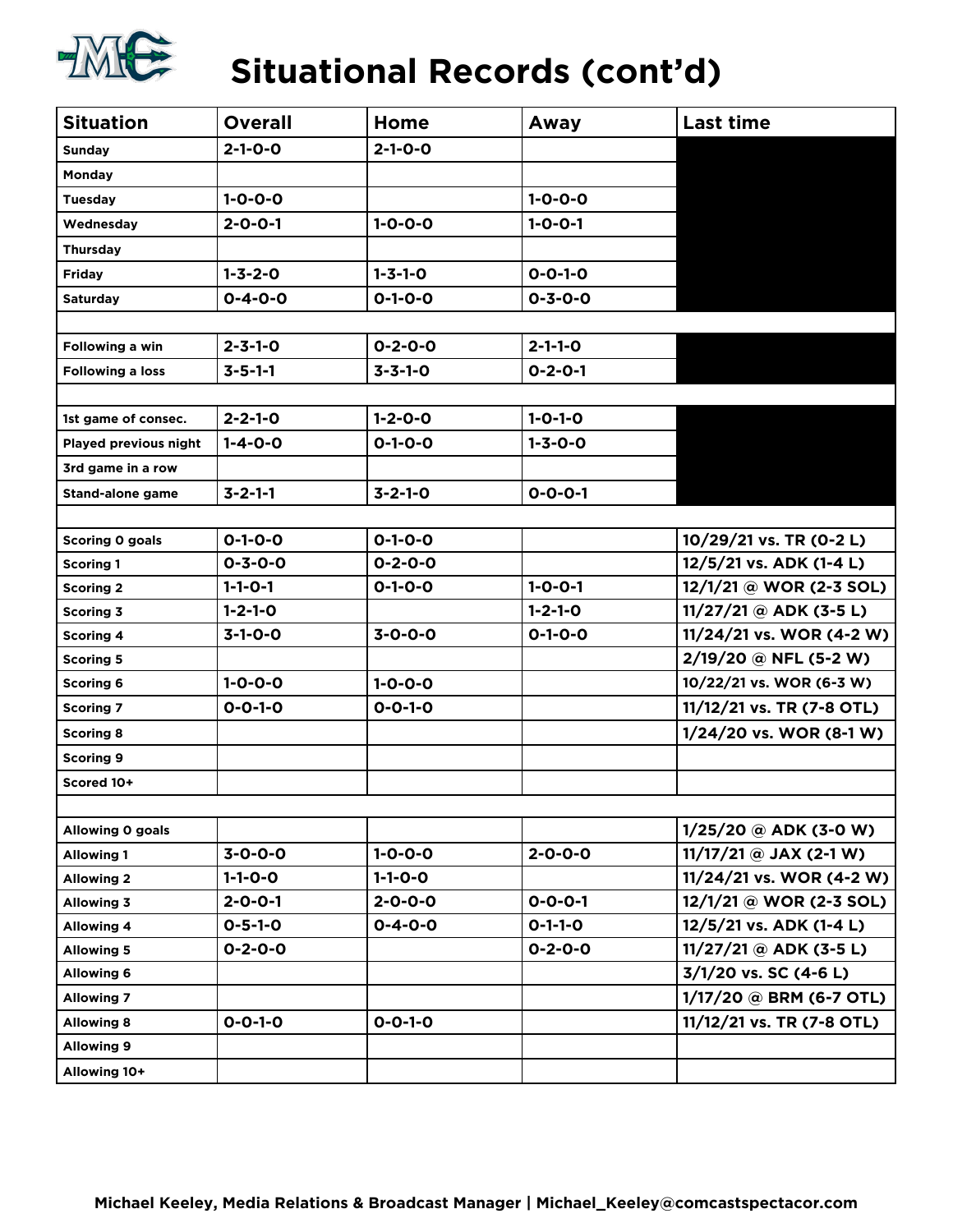

#### **Last Time (Individual)**

| <b>Situation</b>             | Home                                                | Away                                  |  |  |
|------------------------------|-----------------------------------------------------|---------------------------------------|--|--|
|                              | A Mariners player                                   |                                       |  |  |
| Scored two goals in a game   | A. Voyer (11/24/21 vs. WOR)                         | J. Brazeau (11/20/21 @ ORL)           |  |  |
| <b>Scored a hat trick</b>    | A. Voyer (11/24/21 vs. WOR)                         | J. Elmer (12/6/19 @ ADK)              |  |  |
| Scored four goals in a game  | L. Zerter-Gossage (11/12/21 vs. TR)                 |                                       |  |  |
| Had three points in a game   | A. Voyer/E. Tralmaks (11/24/21 vs. WOR)             | V. Berglund (11/20/21 @ ORL)          |  |  |
| Had four points in a game    | A. Voyer/E. Tralmaks (11/24/21 vs. WOR)             | D. Fox/R. Culkin (11/22/19 @ NOR)     |  |  |
| Had five points in a game    | L. Zerter-Gossage/J. Brazeau<br>$(11/12/21$ vs. TR) |                                       |  |  |
| Had six points in a game     | L. Zerter-Gossage (11/12/21 vs. TR)                 |                                       |  |  |
| Had three assists in a game  | E. Tralmaks (11/24/21 vs. WOR)                      | A. Kile (1/17/20 @ BRM)               |  |  |
| Had four assists in a game   | J. Brazeau (11/12/21 vs. TR)                        |                                       |  |  |
| <b>Shutout</b>               | B. Halverson (1/18/19 vs. MAN)                      | C. LaCouvee (1/29/20 @ ADK)           |  |  |
|                              |                                                     |                                       |  |  |
| Received a fighting major    | C. Bleackley (11/14/21 vs. TR)                      | D. Paliani/M. Santos (11/16/21 @ JAX) |  |  |
| <b>Received a misconduct</b> | C. Bleackley (11/14/21 vs. TR)                      | M. Robidoux (2/26/20 @ REA)           |  |  |
| Was ejected from a game      | C. Bleackley (11/14/21 vs. TR)                      | M. Robidoux (2/26/20 @ REA)           |  |  |
|                              |                                                     |                                       |  |  |
|                              |                                                     |                                       |  |  |
|                              |                                                     |                                       |  |  |
|                              |                                                     |                                       |  |  |
|                              | <b>Game events (2021-22)</b>                        |                                       |  |  |
| <b>Mariners penalty shot</b> | J. Brazeau (11/5/21 vs. FLA - miss)                 |                                       |  |  |
| <b>Penalty shot against</b>  |                                                     |                                       |  |  |
| <b>Mariners hat tricks</b>   | E. Tralmaks (10/22/21 vs. WOR)                      |                                       |  |  |
|                              | L. Zerter-Gossage (11/12/21 vs. TR)                 |                                       |  |  |
|                              | A. Voyer (11/24/21 VS. WOR)                         |                                       |  |  |
| OT winners                   |                                                     |                                       |  |  |
|                              |                                                     |                                       |  |  |
|                              |                                                     |                                       |  |  |
|                              |                                                     |                                       |  |  |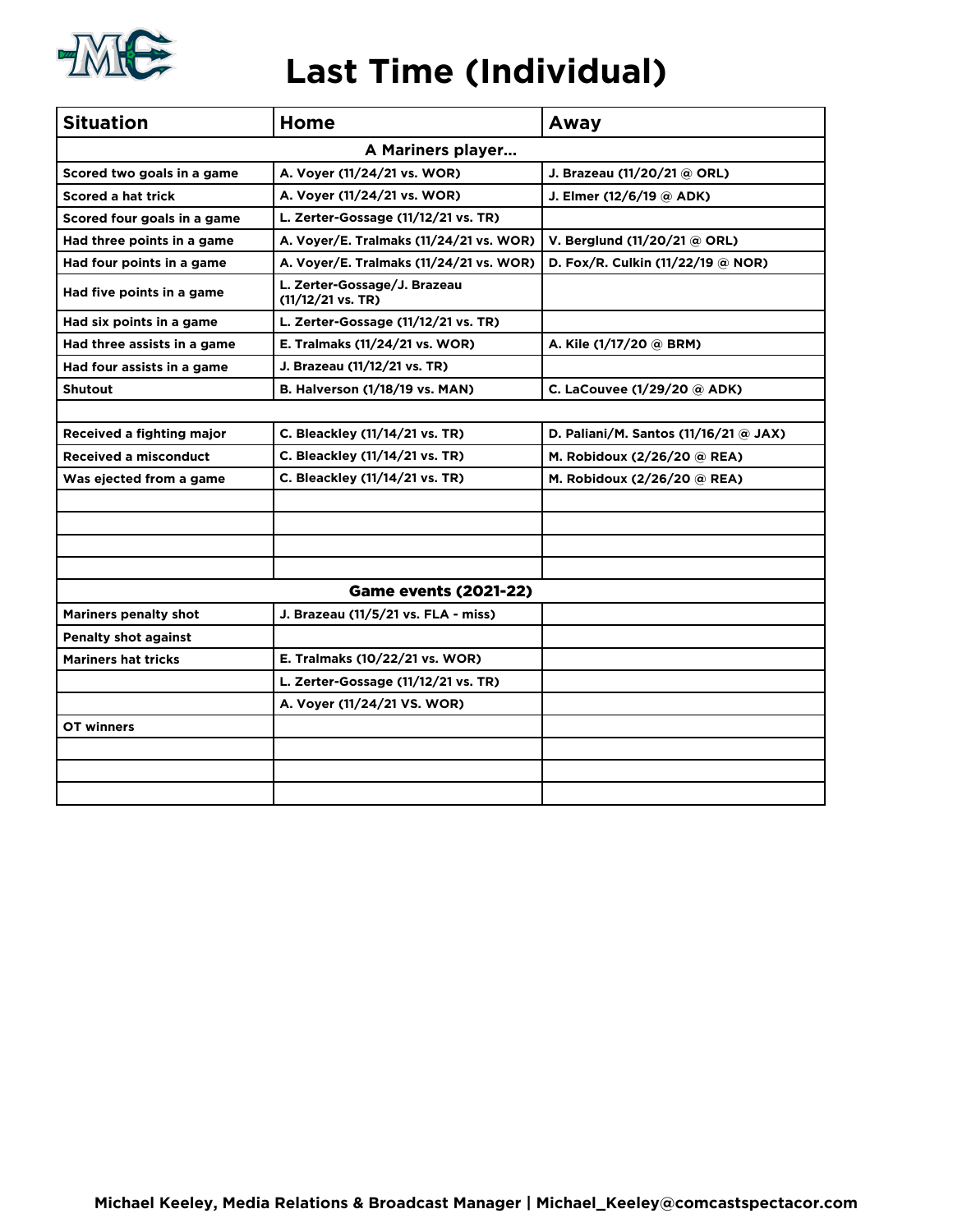

#### **2021-22 Game By Game Results** (\*indicates goalie DNP full game)

| Date           | Opp. | Time/Res       | Record          | <b>Standing</b> | <b>GWG</b>    | PP        | <b>OPP</b>  | <b>SF</b> | SΛ | PIM            | <b>OPM</b> | <b>MNE Goalie</b>                       | <b>Opp Goalie</b>   | Length | <u>Att</u> |
|----------------|------|----------------|-----------------|-----------------|---------------|-----------|-------------|-----------|----|----------------|------------|-----------------------------------------|---------------------|--------|------------|
| Oct. 22nd WOR  |      | W 6-3          | $1 - 0 - 0 - 0$ | 2nd, North      | Tralmaks      | 2/3       | 1/6         | 34        | 54 | 12             | 16         | Brodeur (51/54)                         | Kapelmaster (28/34) | 2:34   | 4541       |
| Oct. 23rd @WOR |      | $L$ 3-4        | $1 - 1 - 0 - 0$ | 3rd, North      | Pierog        |           | $0/4$ 0/2   | 45        | 30 | 8              | 12         | Bouthillier (26/30)                     | Ellis (42/45)       | 2:39   | 10508      |
| Oct. 29th TR   |      | $L0$ 2         | $1 - 2 - 0 - 0$ | 4th, North      | Archambault   | $0/2$ 0/3 |             | 34        | 25 | 6              | 4          | Gillies (23/25)                         | Desrosiers (34/34)  | 2:13   | 2303       |
| Oct. 31st REA  |      | W 4-1          | $2 - 2 - 0 - 0$ | 3rd, North      | Master        | 2/3       | 0/1         | 39        | 30 | $\overline{7}$ | 11         | Brodeur (29/30)                         | Nagle (35/39)       | 2:06   | 1624       |
| Nov. 5th FLA   |      | $L1-4$         | $2 - 3 - 0 - 0$ | 4th, North      | Vander Esch   | 0/3       | 0/3         | 25        | 33 | 13             | 13         | Brodeur (29/32)                         | Johnson (24/25)     | 2:22   | 2658       |
| Nov. 12th TR   |      | <b>OTL 7-8</b> | $2 - 3 - 1 - 0$ | 5th, North      | Abbandonato   | 4/4       | 3/6         | 37        | 47 | 14             | 10         | Bouthillier (34/39)* Desrosiers (30/37) |                     | 2:45   | 2997       |
| Nov. 14th TR   |      | W43            | $3 - 3 - 1 - 0$ | 4th, North      | Laberge       | 1/3       | 0/1         | 35        | 34 | 25             | 16         | Brodeur (31/34)                         | Poulin (31/35)      | 2:20   | 2121       |
| Nov. 16th @JAX |      | W 3-1          | $4 - 3 - 1 - 0$ | 3rd, North      | Laberge       | $0/1$ 0/4 |             | 21        | 23 | 18             | 12         | Brodeur (22/23)                         | Wall (18/20)        | 2:15   | 8845       |
| Nov. 17th @JAX |      | W 2-1          | $5 - 3 - 1 - 0$ | 3rd, North      | Askew         | $1/2$ 0/5 |             | 20        | 38 | 10             | 4          | Bouthillier (37/38)                     | Williams (18/20)    | 2:21   | 3246       |
| Nov. 19th @JAX |      | OTL 3-4        | $5 - 3 - 2 - 0$ | 3rd, North      | Hawerchuk     | 1/4       | 2/3         | 26        | 37 | 8              | 10         | Brodeur (33/37)                         | Wall (23/26)        | 2:36   | 6776       |
| Nov. 20th @ORL |      | $L4-5$         | $5 - 4 - 2 - 0$ | 3rd, North      | Brodzinski    | 1/2       | 0/0         | 25        | 28 | 0              | 14         | Bouthillier (23/28)                     | Emond (21/25)       | 2:28   | 6336       |
| Nov. 24th WOR  |      | W 4-2          | $6 - 4 - 2 - 0$ | 3rd, North      | Voyer         | 2/3       | 0/2         | 43        | 29 | 4              | 6          | Brodeur (27/29)                         | Appelby (39/42)     | 2:15   | 2231       |
| Nov. 26th NEW  |      | $L2-4$         | $6 - 5 - 2 - 0$ | 3rd, North      | Skirving      | 0/3       | 1/4         | 27        | 36 | 10             | 8          | Brodeur (32/36)                         | Cormier (25/27)     | 2:14   | 2697       |
| Nov. 27th @ADK |      | $L$ 3-5        | $6 - 6 - 2 - 0$ | 3rd, North      | Chukarov      |           | $0/3$ $1/4$ | 40        | 36 | 14             | 12         | Brodeur $(15/16)^*$                     | Mitens (37/40)      | 2:29   | 3484       |
| Dec. 1st       | @WOR | SOL 2-3        | $6 - 6 - 2 - 1$ | 4th, North      | Coughlin (SO) | $0/2$ 0/4 |             | 40        | 36 | 8              | 4          | Brodeur (34/36)                         | Ellis (38/40)       | 2:34   | 2221       |
| Dec. 4th       | ADK  | $L1-4$         | $6 - 7 - 2 - 1$ | 5th, North      | Vidmar        | 0/3       | 0/3         | 29        | 31 | 6              | 6          | Booth (27/30)                           | Mitens (28/29)      | 2:25   | 3115       |
| Dec. 5th ADK   |      | $L1-4$         | $6 - 8 - 2 - 1$ | 5th, North      | Vidmar        |           | $0/2$ $0/1$ | 31        | 33 | 8              | 10         | Brodeur (29/32)                         | Mitens (30/31)      | 2:15   | 2342       |
| Dec. 8th       | @WOR | 10:05 AM       |                 |                 |               |           |             |           |    |                |            |                                         |                     |        |            |
| Dec. 10th WOR  |      | 7:15 PM        |                 |                 |               |           |             |           |    |                |            |                                         |                     |        |            |
| Dec. 11th @WOR |      | 7:05 PM        |                 |                 |               |           |             |           |    |                |            |                                         |                     |        |            |
| Dec. 12th @ADK |      | 3:00 PM        |                 |                 |               |           |             |           |    |                |            |                                         |                     |        |            |
| Dec. 15th @TR  |      | 7:00 PM        |                 |                 |               |           |             |           |    |                |            |                                         |                     |        |            |
| Dec. 17th @TR  |      | 7:00 PM        |                 |                 |               |           |             |           |    |                |            |                                         |                     |        |            |
| Dec. 18th @TR  |      | 3:00 PM        |                 |                 |               |           |             |           |    |                |            |                                         |                     |        |            |
| Dec. 26th @WOR |      | 7:05 PM        |                 |                 |               |           |             |           |    |                |            |                                         |                     |        |            |
| Dec. 29th WOR  |      | 3:00 PM        |                 |                 |               |           |             |           |    |                |            |                                         |                     |        |            |
| Dec. 31st TR   |      | 5:00 PM        |                 |                 |               |           |             |           |    |                |            |                                         |                     |        |            |
| Jan. 1st       | ADK  | 6:00 PM        |                 |                 |               |           |             |           |    |                |            |                                         |                     |        |            |
| Jan. 7th       | @ADK | 7:00 PM        |                 |                 |               |           |             |           |    |                |            |                                         |                     |        |            |
| Jan. 8th       | ADK  | 6:00 PM        |                 |                 |               |           |             |           |    |                |            |                                         |                     |        |            |
| Jan 9th        | ADK  | 3:00 PM        |                 |                 |               |           |             |           |    |                |            |                                         |                     |        |            |
| Jan. 12th      | @NEW | 5:30 PM        |                 |                 |               |           |             |           |    |                |            |                                         |                     |        |            |
| Jan. 14th      | @NEW | 5:30 PM        |                 |                 |               |           |             |           |    |                |            |                                         |                     |        |            |
| Jan. 15th      | @NEW | 5:30 PM        |                 |                 |               |           |             |           |    |                |            |                                         |                     |        |            |
| Jan. 21st ORL  |      | 7:15 PM        |                 |                 |               |           |             |           |    |                |            |                                         |                     |        |            |
| Jan. 22nd ORL  |      | 6:00 PM        |                 |                 |               |           |             |           |    |                |            |                                         |                     |        |            |
| Jan. 23rd ORL  |      | 3:00 PM        |                 |                 |               |           |             |           |    |                |            |                                         |                     |        |            |
| Jan. 28th WOR  |      | 7:15 PM        |                 |                 |               |           |             |           |    |                |            |                                         |                     |        |            |
| Jan. 29th REA  |      | 6:00 PM        |                 |                 |               |           |             |           |    |                |            |                                         |                     |        |            |
| Jan. 30th TR   |      | 5:00 PM        |                 |                 |               |           |             |           |    |                |            |                                         |                     |        |            |
| Feb. 2nd       | @TR  | 7:00 PM        |                 |                 |               |           |             |           |    |                |            |                                         |                     |        |            |
| Feb. 4th       | @TR  | 7:00 PM        |                 |                 |               |           |             |           |    |                |            |                                         |                     |        |            |
| Feb. 5th       | @TR  | 3:00 PM        |                 |                 |               |           |             |           |    |                |            |                                         |                     |        |            |
| Feb. 9th       | @NEW | 5:30 PM        |                 |                 |               |           |             |           |    |                |            |                                         |                     |        |            |
| Feb. 11th      | @NEW | 5:30 PM        |                 |                 |               |           |             |           |    |                |            |                                         |                     |        |            |
| Feb. 12th @NEW |      | 5:30 PM        |                 |                 |               |           |             |           |    |                |            |                                         |                     |        |            |
| Feb. 18th NEW  |      | 7:15 PM        |                 |                 |               |           |             |           |    |                |            |                                         |                     |        |            |
| Feb. 19th TR   |      | 6:00 PM        |                 |                 |               |           |             |           |    |                |            |                                         |                     |        |            |
| Feb. 20th TR   |      | 3:00 PM        |                 |                 |               |           |             |           |    |                |            |                                         |                     |        |            |
| Feb. 23rd @TR  |      | 7:00 PM        |                 |                 |               |           |             |           |    |                |            |                                         |                     |        |            |
| Feb.26th @ADK  |      | 7:00 PM        |                 |                 |               |           |             |           |    |                |            |                                         |                     |        |            |
| Mar. 5th       |      | @WOR 7:05 PM   |                 |                 |               |           |             |           |    |                |            |                                         |                     |        |            |
| Mar. 6th       | @WOR | 3:05 PM        |                 |                 |               |           |             |           |    |                |            |                                         |                     |        |            |
| Mar. 9th WOR   |      | 7:00 PM        |                 |                 |               |           |             |           |    |                |            |                                         |                     |        |            |
| Mar. 13th @ADK |      | 3:00 PM        |                 |                 |               |           |             |           |    |                |            |                                         |                     |        |            |
| Mar. 16th ADK  |      | 7:00 PM        |                 |                 |               |           |             |           |    |                |            |                                         |                     |        |            |
| Mar. 18th @TR  |      | 7:00 PM        |                 |                 |               |           |             |           |    |                |            |                                         |                     |        |            |
| Mar. 19th SC   |      | 6:00 PM        |                 |                 |               |           |             |           |    |                |            |                                         |                     |        |            |
| Mar. 20th SC   |      | 3:00 PM        |                 |                 |               |           |             |           |    |                |            |                                         |                     |        |            |
| Mar. 25th NEW  |      | 7:15 PM        |                 |                 |               |           |             |           |    |                |            |                                         |                     |        |            |
| Mar. 26th NEW  |      | 6:00 PM        |                 |                 |               |           |             |           |    |                |            |                                         |                     |        |            |
| Mar. 27th NEW  |      | 3:00 PM        |                 |                 |               |           |             |           |    |                |            |                                         |                     |        |            |
| Apr. 1st       | ADK  | 7:15 PM        |                 |                 |               |           |             |           |    |                |            |                                         |                     |        |            |
| Apr. 2nd       | @ADK | 7:00 PM        |                 |                 |               |           |             |           |    |                |            |                                         |                     |        |            |
| Apr. 3rd       | @ADK | 3:00 PM        |                 |                 |               |           |             |           |    |                |            |                                         |                     |        |            |
| Apr. 6th       | @WOR | 7:05 PM        |                 |                 |               |           |             |           |    |                |            |                                         |                     |        |            |
| Apr. 8th       | @REA | 7:00 PM        |                 |                 |               |           |             |           |    |                |            |                                         |                     |        |            |
| Apr. 9th       | @REA | 6:00 PM        |                 |                 |               |           |             |           |    |                |            |                                         |                     |        |            |
| Apr. 10th      | @REA | 3:00 PM        |                 |                 |               |           |             |           |    |                |            |                                         |                     |        |            |
| Apr. 13th REA  |      | 7:00 PM        |                 |                 |               |           |             |           |    |                |            |                                         |                     |        |            |
| Apr. 15th NEW  |      | 7:15 PM        |                 |                 |               |           |             |           |    |                |            |                                         |                     |        |            |
| Apr. 16th NEW  |      | 6:00 PM        |                 |                 |               |           |             |           |    |                |            |                                         |                     |        |            |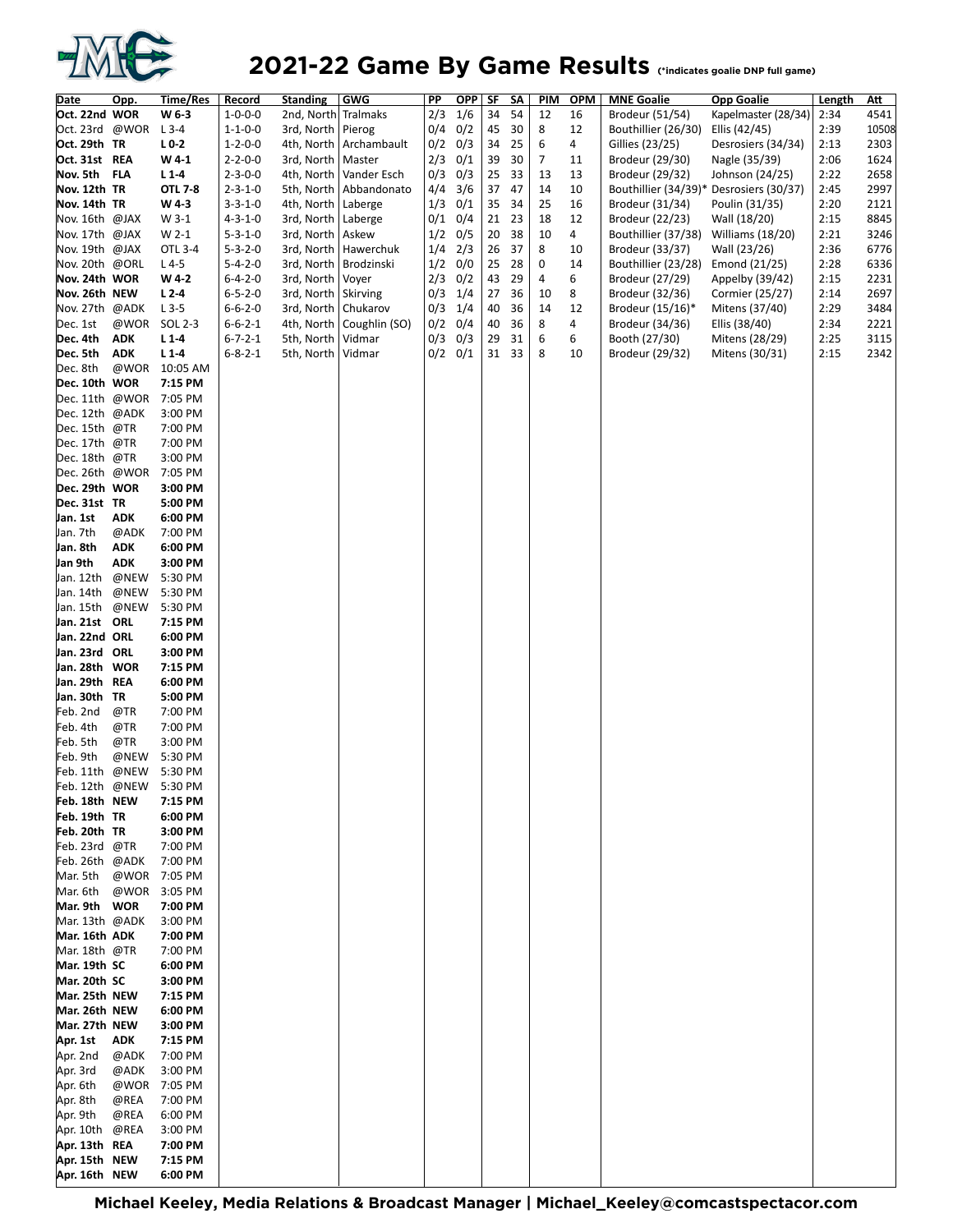#### **MAINE MARINERS ROSTER 2021-22** *Dec. 8, 2021*

|    | Forwards                 |            |     |          |     |          |                      |                  |                     |  |  |  |  |
|----|--------------------------|------------|-----|----------|-----|----------|----------------------|------------------|---------------------|--|--|--|--|
| #  | Name                     | Contract   | S/C | Ht.      | Wt. | D.O.B.   | <b>Draft</b>         | Hometown         | 2020-21 Team        |  |  |  |  |
| 9  | JERI-LEON, Keltie        | Maine      | R   | $6-0$    | 201 | 1/19/00  |                      | Kelowna, BC      | Seattle (WHL)       |  |  |  |  |
| 10 | MASTER, Nick             | Maine      |     | 5'11     | 190 | 1/28/95  |                      | Broomall, PA     | Knoxville (SPHL)    |  |  |  |  |
| 15 | ROBBINS, Brendan         | Maine      | R   | $6 - 2$  | 190 | 7/30/95  |                      | Nashua, NH       | Kansas City (ECHL)  |  |  |  |  |
| 16 | SANTOS, Mathew           | Maine      | R   | $6 - 1$  | 210 | 3/16/95  |                      | Etobicoke, ON    | Ryerson Univ. (DNP) |  |  |  |  |
| 19 | ROMANO, Andrew           | Maine      | R   | $5 - 8$  | 174 | 7/18/95  |                      | Drexel Hill, PA  | Macon (SPHL)        |  |  |  |  |
| 20 | PALIANI, Devon           | Maine      | R   | $5 - 10$ | 170 | 10/10/96 |                      | LaSalle, ON      | Ryerson Univ (DNP)  |  |  |  |  |
| 21 | <b>BLEACKLEY, Conner</b> | Maine      | R   | $6-0$    | 192 | 2/7/96   | 2014, R1 #23 (COL)   | High River, AB   | Allen (ECHL)        |  |  |  |  |
|    |                          |            |     |          |     |          | 2016, R5, #144 (STL) |                  |                     |  |  |  |  |
| 22 | ASKEW, Cam               | Maine      | R   | $6-3$    | 209 | 5/13/97  |                      | Boston, MA       | S. Carolina (ECHL)  |  |  |  |  |
| 23 | KILE, Alex               | Maine      | R   | $6-0$    | 201 | 7/9/94   |                      | Troy, MI         | Florida (ECHL)      |  |  |  |  |
| 25 | <b>BRICKNELL, Jake</b>   | Maine      | R   | $6 - 1$  | 216 | 7/15/97  |                      | Post Perry, ON   | DID NOT PLAY        |  |  |  |  |
| 27 | SHEA, Patrick            | Maine      | R   | $5 - 11$ | 195 | 3/25/97  | 2015, R7 #192 (FLA)  | Marshfield, MA   | DID NOT PLAY        |  |  |  |  |
| 29 | LABERGE, Pascal          | Maine      | R   | $6 - 1$  | 192 | 4/9/98   | 2016, R2 #36 (PHI)   | Chateauguay, QC  | Lehigh Valley (AHL) |  |  |  |  |
| 41 | BRAZEAU, Justin          | Providence | R   | 6-6      | 225 | 2/2/98   |                      | New Liskeard, ON | Toronto (AHL)       |  |  |  |  |

|    |                        |            |     |          |     | Defensemen |                     |                 |                       |
|----|------------------------|------------|-----|----------|-----|------------|---------------------|-----------------|-----------------------|
| #  | <b>Name</b>            | Contract   | S/C | Ht.      | Wt. | D.O.B.     | <b>Draft</b>        | Hometown        | 2020-21 Team          |
| 2  | PESKI, Andrew          | Providence | R   | $6-0$    | 209 | 3/11/97    |                     | Orleans, ON     | Jacksonville (ECHL)   |
| 4  | ST-LOUIS, Brendan      | Maine      |     | $5-9$    | 185 | 9/7/00     |                     | Baie-Comeau, QC | Gatineau (QJHL)       |
| 5  | GREENWAY, J.D.         | Providence |     | $6-5$    | 212 | 4/27/98    | 2016, R3, #72 (TOR) | Canton, NY      | Univ. of Maine (NCAA) |
| 6  | HORVATH, Jason         | Maine      |     | $6 - 1$  | 198 | 3/24/00    |                     | Russell, ON     | Halifax (QMJHL)       |
| 8  | KIM, Michael           | Maine      |     | $5 - 11$ | 201 | 6/28/95    |                     | Toronto, ON     | Jacksonville (ECHL)   |
| 14 | MARTIN, Brycen         | Maine      |     | $6 - 2$  | 195 | 5/9/96     | 2014, R3 #74 (BUF)  | Calgary, AB     | GKS Tychy (Poland)    |
| 24 | DUQUETTE, Marc-Olivier | Maine      |     | $6 - 4$  | 201 | 3/26/98    |                     | Chateauguay, QC | Wheeling (ECHL)       |
| 26 | KALLEN, Nate           | Maine      | R   | $6-0$    | 190 | 4/5/97     |                     | San Diego, CA   | Macon (SPHL)          |
| 28 | DOHERTY, Connor        | Maine      |     | $6 - 2$  | 210 | 4/12/93    |                     | Holden, MA      | Kansas City (ECHL)    |

|    |                   |                |     |         |     |               | Goaltenders         |                 |                  |
|----|-------------------|----------------|-----|---------|-----|---------------|---------------------|-----------------|------------------|
|    | <b>Name</b>       | Contract       | S/C | Ht.     | Wt. | <b>D.O.B.</b> | <b>Draft</b>        | Hometown        | 2020-21 Team     |
| 33 | BOOTH, Callum     | <b>BOS-PRV</b> |     | $6 - 4$ | 195 | 5/21/97       | 2012, R3 #75 (CGY)  | Montreal, QC    | Providence (AHL) |
| 35 | BRODEUR, Jeremy   | Providence     |     | $6-0$   | 185 | 10/29/96      | 2015, R4 #93 (CAR)  | Essex Fells, NJ | Binghamton (AHL) |
| 40 | BOUTHILLIER, Zach | Maine          |     | $6 - 2$ | 190 | 11/8/99       | 2018, R7 #209 (TOR) | Chambly, QC     | DID NOT PLAY     |

**#4** Brendan St-Louis (San-louie) **#20** Devon Paliani (Polly-onny) **#22** Cam Askew (ASK-you) **#24** Marc-Olivier (Oh-livvy-yay) Duqette (Doo-KETT) **#25** Jake Bricknell (Brick-NELL)

#### **PRONUNCIATION GUIDE\_**

**#29** Pascal Laberge (Lah-bearzh) **#33** Zachary Bouthillier (Boot-ee-ay) **#41** Justin Brazeau (Brazz-oh) **HC** Ben Guite (GEET-ay) **AC** Terrence Wallin (WALL-in)

President: Daniel Briere Head Coach: Ben Guite Assistant Coach: Terrence Wallin Video Coach/Assistant: Cam Briere Equipment Manager: Brian McQueen Athletic Trainer: Matt Salmen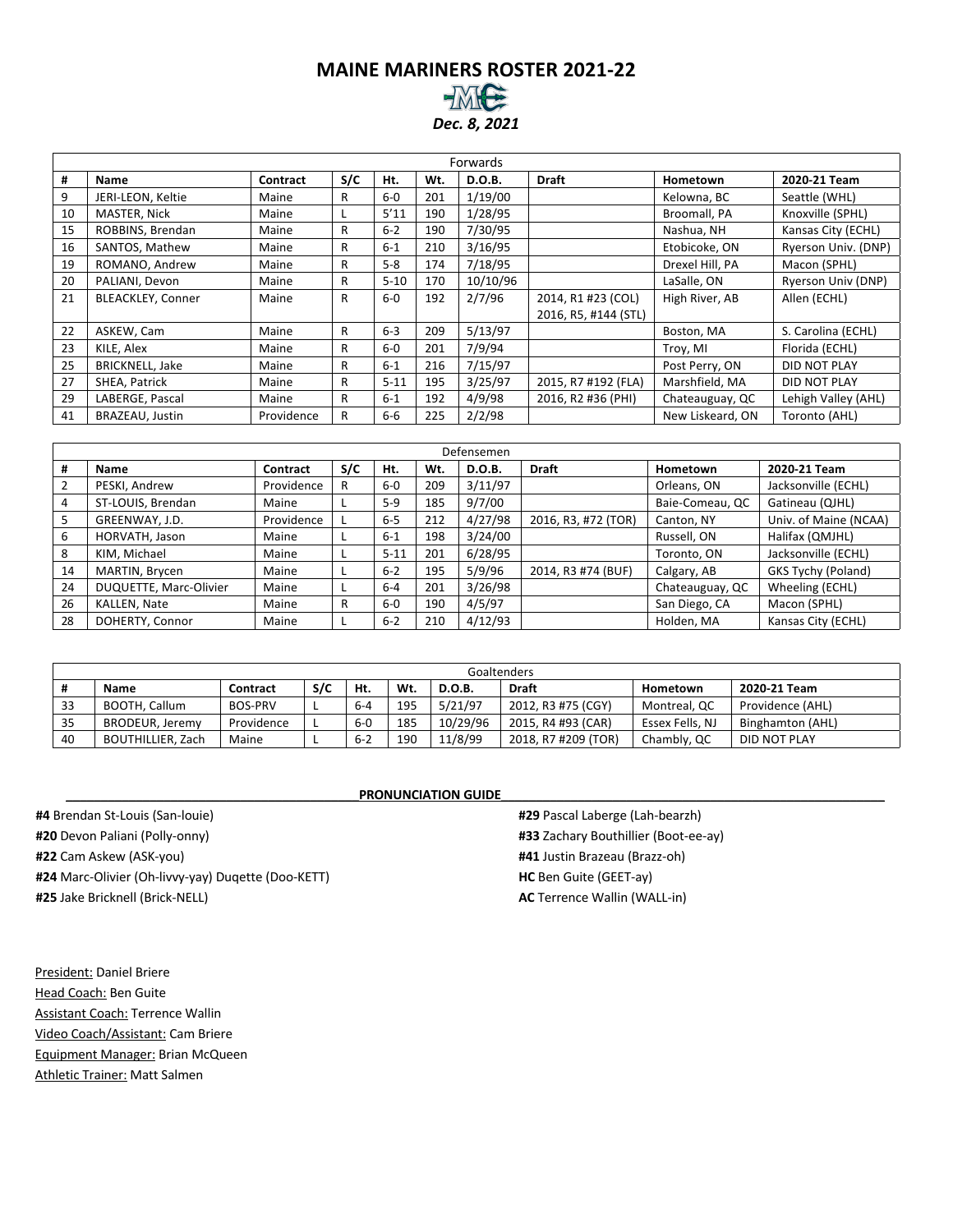# MAINE MARINERS PLAYER BIOS 2021-22 MAINE MARINERS PLAYER BIOS 2021-22

| with Tricity in 19-16 | <u>Notes:</u> Under contract with Providence since 2020-21 season, won a Clark Cup in his only season in the USHL | <b>MARINERS CAREER</b> | <b>ECHL CAREER (JAX, MNE)</b> | AHL CAREER     | <b>PRO CAREER</b> | <b>21-22 MARINERS</b> | <b>SO-21 JACKSONVILLE</b> | <b>20-21 PROVIDENCE (AHL)</b> | <b>NCAA CAREER</b>      | 19-20 DNNY. OF NORTH DAKOTA (NCAA DI) | 18-19 DINA DE KOTH DAKOTA (NCAA DI) | 17-18 UNIV. OF NORTH DAKOTA (NCAA DI) | 10-17 CMN. OF NORTH DAKOLA (NCAN DI) | <b>CHSO ALLO BLACTSHE</b> | CCHL CAREER             | <b>14-15 BROCKVILLE (CCHL) "A"</b> | 13-14 BROCKVILLE (CCHL) | <b>12-13 BROCKVILLE (CCHL)</b> | *AHL CONTRACT (PR)* | #2 ΔΜΩΡΕΝΑ ΡΕΩΜΙ Defenseman I R I 0rleans, 0N I 6'0   209   3/11/97 (Age 24) |
|-----------------------|-------------------------------------------------------------------------------------------------------------------|------------------------|-------------------------------|----------------|-------------------|-----------------------|---------------------------|-------------------------------|-------------------------|---------------------------------------|-------------------------------------|---------------------------------------|--------------------------------------|---------------------------|-------------------------|------------------------------------|-------------------------|--------------------------------|---------------------|------------------------------------------------------------------------------|
|                       |                                                                                                                   | ದ                      | జ                             | ဓာ             | 44                | ದ                     | ಜ                         | 5                             | ឆ្ល                     | ین<br>آگ                              | 2                                   | 54                                    | 5g                                   | සු                        | ≡                       | 9                                  | 9                       | دى                             | ₽                   |                                                                              |
|                       |                                                                                                                   |                        | دى                            | $\blacksquare$ | دے                |                       | N                         |                               | $\rightarrow$           |                                       | N                                   |                                       | 0                                    | ىم                        | $\overline{\bf 5}$      | 5                                  | 5                       | 0                              | G                   |                                                                              |
|                       |                                                                                                                   | N                      | cл                            | $\blacksquare$ | iсл               | N                     | دے                        | 0                             | IJ                      | صه                                    |                                     | ے                                     | دے                                   | ಹ                         | မ္မာ                    | ౢౣ                                 | 20                      | 0                              | $\Rightarrow$       |                                                                              |
|                       |                                                                                                                   | دە                     | $\infty$                      | $\blacksquare$ | $\bullet$         | دە                    | ى                         |                               | $\overline{\mathbf{z}}$ | ᇹ                                     | دے                                  | టా                                    | دے                                   | ಹ                         | င္တ                     | ਨੈ                                 | န္တ                     | 0                              | ᅮ                   |                                                                              |
|                       |                                                                                                                   | N                      | 5                             |                | 5                 | N                     | ٩                         |                               | 74                      | ವ                                     | N                                   | ∍                                     | 5                                    | ಹ                         | $\overline{\mathbf{z}}$ | ∞                                  | ಪ                       |                                | $\mathbf{\Xi}$      |                                                                              |
|                       |                                                                                                                   |                        |                               |                |                   |                       |                           |                               |                         |                                       |                                     |                                       |                                      | 11                        | Z                       | حە                                 | P                       |                                | PLYF                |                                                                              |
|                       |                                                                                                                   |                        |                               |                |                   |                       |                           |                               |                         |                                       |                                     |                                       |                                      | 0                         | دما                     |                                    | N                       |                                | 5                   |                                                                              |
|                       |                                                                                                                   |                        |                               |                |                   |                       |                           |                               |                         |                                       |                                     |                                       |                                      | ゝ                         | الى                     |                                    | N                       |                                | И                   |                                                                              |
|                       |                                                                                                                   |                        |                               |                |                   |                       |                           |                               |                         |                                       |                                     |                                       |                                      | ぃ                         | G                       | N                                  | ▲                       |                                | J                   |                                                                              |
|                       |                                                                                                                   |                        |                               |                |                   |                       |                           |                               |                         |                                       |                                     |                                       |                                      | ⋼                         | 0                       | ⋼                                  | ∍                       |                                | WМ                  |                                                                              |

| #5 J.D. GREENWAY petenseman I I [ canton, MY   6'5   220   4/27/98 (Age 23)                                      |                |                |                          |                          |                         |                                 |   |                          |                |    |
|------------------------------------------------------------------------------------------------------------------|----------------|----------------|--------------------------|--------------------------|-------------------------|---------------------------------|---|--------------------------|----------------|----|
| " AHL CONTRACT (PRV)*                                                                                            | 雩              |                | $\overline{\phantom{a}}$ |                          | $\overline{\mathbb{R}}$ | $\overline{g}$   $\overline{M}$ |   | $\bar{a}$                | $\bar{z}$      | ИM |
| 14-15 USNTDP Juniors (CSYH)                                                                                      | دە<br>دى       |                |                          | $\overline{\phantom{a}}$ |                         |                                 |   |                          |                |    |
| <b>14-15 TEAM USA U17 (USDP)</b>                                                                                 | ر<br>دى        |                | ĒП                       | 5                        | ឨ                       |                                 |   |                          |                |    |
| 15-16 USNTDP Juniors (USHL)                                                                                      | S              |                | œ                        | $\equiv$                 | ᇹ                       |                                 |   |                          |                |    |
| <b>15-16 TEAM USA UIT (USDP)</b>                                                                                 | 54             | rب             |                          | 23   28   62             |                         |                                 |   |                          |                |    |
| 16-17 DNV. OF WISCONSIN (NCAA DI)                                                                                | <u>یہ</u>      |                | 5                        |                          | g                       |                                 |   |                          |                |    |
| 17-18 DNN: OF WISCONSIN (NCAA DI)                                                                                | ವ              |                |                          | دە                       | <u>يە</u>               |                                 |   |                          |                |    |
| 18-19 DDD000 (USHL)                                                                                              | မ္မာ<br>ထ      | ص              |                          | <b>24</b>   33   69      |                         | S                               | Z | $\overline{\phantom{0}}$ | $\overline{a}$ | 87 |
| 19-20 UNIV. OF MAINE (NCAA DI)                                                                                   | ین<br>4        |                | ڡ                        | $\equiv$                 | Ξ                       |                                 |   |                          |                |    |
| 20-21 UNIV. OF MAINE (NCAA DI)                                                                                   | ≖              |                | دى                       | c                        | 28                      |                                 |   |                          |                |    |
| <b>NCAA CAREER</b>                                                                                               | 54             |                | ಹ                        | 25 207                   |                         |                                 |   |                          |                |    |
| <b>21-22 MARINERS</b>                                                                                            |                |                |                          | ಹ                        |                         |                                 |   |                          |                |    |
| <b>PRO/ECHL/MARINERS CAREER</b>                                                                                  | $\overline{5}$ | $\blacksquare$ | $\overline{\mathbf{5}}$  | $\overline{\mathbf{c}}$  | $\overline{5}$          |                                 |   |                          |                |    |
| <u>Notes:</u> Assigned to Mariners from PRV on 10/28, made pro debut on 10/29 vs. TR, drafted by TOR in 2016, R3 |                |                |                          |                          |                         |                                 |   |                          |                |    |
| #76 overall, played under Ben Guite at UMaine, younger brother of Minnesota Wild forward Jordan Greenway         |                |                |                          |                          |                         |                                 |   |                          |                |    |

| 井4 BRENDAN ST. LOUS Defenseman I I Baei-Comeau, 00, 139, 187/00 (Age 21)                  |     |   |   |                |                         |                         |                          |   |                          |                          |
|-------------------------------------------------------------------------------------------|-----|---|---|----------------|-------------------------|-------------------------|--------------------------|---|--------------------------|--------------------------|
| <b>Rookie</b> *                                                                           |     | E | Þ |                | $\overline{\mathbf{M}}$ | PLYF                    | J                        | N |                          | WW                       |
| 17-18 SOREL-TRACY (QCHL)                                                                  | ఴ   |   | ದ | $\Rightarrow$  | 79                      |                         |                          |   |                          |                          |
| 18-19 BAEI-COMEAU (OMIHL)                                                                 |     |   | ౮ | ∞              | ಹ                       | ゝ                       | 0                        | D | $\overline{\phantom{0}}$ | $\overline{\phantom{0}}$ |
| 19-20 BAEI-COMEAU (QMIHL)                                                                 | ఐ   |   |   | ص              |                         |                         |                          |   |                          |                          |
| QMIHL CAREER                                                                              | န္မ | F | ದ |                | န္မ                     | $\overline{\mathbf{z}}$ | $\overline{\phantom{0}}$ | Ō | Ō                        | Ō                        |
| 20-21 GATINEAU (QJHL)                                                                     |     |   |   |                | 0                       |                         |                          |   |                          |                          |
| <b>21-22 MARINERS</b>                                                                     |     |   |   |                | Z                       |                         |                          |   |                          |                          |
| PRO/ECHL/MARINERS CAREER                                                                  |     |   |   | $\blacksquare$ | Z                       |                         |                          |   |                          |                          |
| <u>Notes:</u> Father, Brian has been equipment manager for Baie-Comeau Drakkar since 1997 |     |   |   |                |                         |                         |                          |   |                          |                          |

| Notics: Har three assists in the Mariners two presease games (10/15 vs. MOR) 10/16 @ MOR) | <b>PRO/ECHL/MARINERS CAREER</b> | <b>21-22 MARINERS</b> | <b>OMIHL CAREER</b> | <b>20-21 HALIFAX (QMJHL) "A"</b> | <b>THIND XVITEVS GOVINT</b> | <b>18. DIVINIMENT CIVILITY</b> | <b>17-18 SHAWINIGAN (QMJHL)</b> | <b>Rookie</b> * | #6 JASON HORVATH Decensem   Li 2019   374700 (Age 27) |
|-------------------------------------------------------------------------------------------|---------------------------------|-----------------------|---------------------|----------------------------------|-----------------------------|--------------------------------|---------------------------------|-----------------|-------------------------------------------------------|
|                                                                                           |                                 |                       | <b>209</b>          |                                  |                             |                                | 48                              | 宅               |                                                       |
|                                                                                           |                                 |                       | E                   |                                  |                             |                                |                                 | l STP           |                                                       |
|                                                                                           | دے                              |                       | 54                  | ದ                                | ಹ                           | ವ                              | ವ                               | $\Rightarrow$   |                                                       |
|                                                                                           | نعا                             |                       | 54                  | ಹ                                | ಹ                           | ನ                              | ಹ                               |                 |                                                       |
|                                                                                           | I÷                              |                       | 區                   |                                  | 88                          | జ                              | 74                              | 冒               |                                                       |
|                                                                                           |                                 |                       | احى                 |                                  |                             | دے                             |                                 | PLYF            |                                                       |
|                                                                                           |                                 |                       | Ō                   |                                  |                             | っ                              |                                 | Ĩ,              |                                                       |
|                                                                                           |                                 |                       |                     |                                  |                             |                                |                                 | L               |                                                       |
|                                                                                           |                                 |                       |                     |                                  |                             |                                |                                 | J               |                                                       |
|                                                                                           |                                 |                       | Ģ                   |                                  |                             | P                              |                                 | PIM             |                                                       |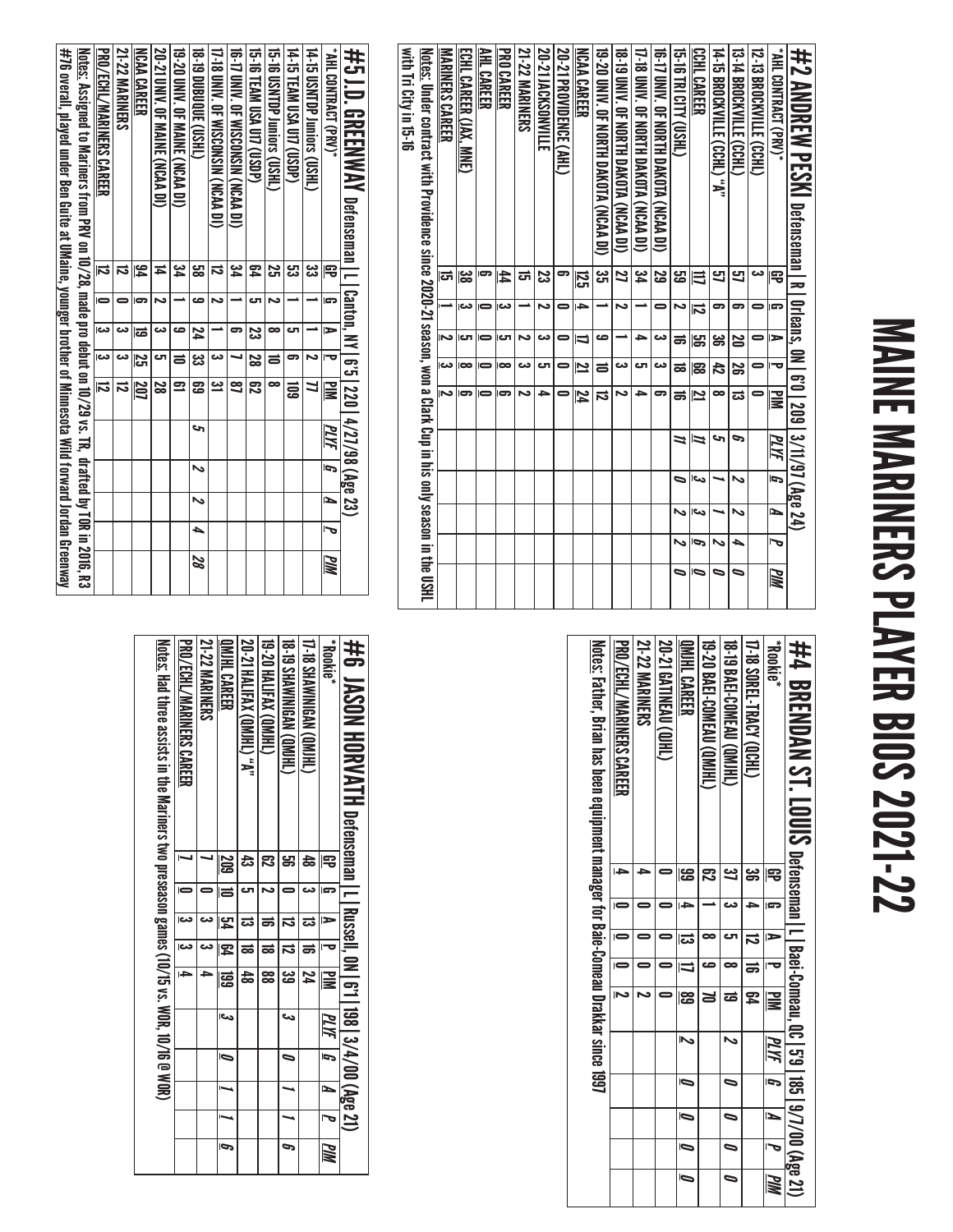| #8<br><b>MICHAEL</b><br><b>KIM</b> Defenseman <u>  L</u>                                                        |                |           |                |                          |           | Toronto, ON   5'11   201   6/28/95 (Age 26) |        |         |           |                 |    |    |
|-----------------------------------------------------------------------------------------------------------------|----------------|-----------|----------------|--------------------------|-----------|---------------------------------------------|--------|---------|-----------|-----------------|----|----|
| <b>ALTERNATE CAPTAIN*</b>                                                                                       |                | 몽         | Ģ              | ⋗                        | ᅮ         | ≧                                           | PLYF   | G       | ►         |                 | ত  | MМ |
| 14-15 BOSTON JR. BRUINS (USPHI PREMIER)                                                                         |                | ㅎ         | Ċ              | 4                        | $\vec{a}$ | ಹ                                           | دى     | ⋼       | $\bullet$ | ⋼               |    | ๑  |
| USPHL PREMIER CAREER<br>15-16 BOSTON JR. BRUINS (USPHL PREMIER)                                                 |                | 22<br>ь   | C<br>ᇹ         | မ္တ<br>22                | お<br>2    | 20<br>Ζ                                     | اص     | Ō       | ∍         | $\bullet$       |    | ∍  |
| 15-16 BOSTON COLLEGE (NCAA DI)                                                                                  |                | 24        |                | ال                       | ౚ         | 9                                           |        |         |           |                 |    |    |
| 16-17 BOSTON COLLEGE (NCAA DI)                                                                                  |                | ∣੬        | Ċ              | ಹ                        | ≌         | 25                                          |        |         |           |                 |    |    |
| 17-18 BOSTON COLLEGE (NCAA DI) "C"                                                                              |                | یع        | τ              | 급                        | N         | 2                                           |        |         |           |                 |    |    |
| 18 -19 BOSTON COLLEGE (NCAA DI)                                                                                 |                | జ         | دى             | ವ                        | ದ         | $\infty$                                    |        |         |           |                 |    |    |
| COLLEGE CAREER                                                                                                  |                | 固         | Ħ              | 쑪                        | 閃         | お                                           |        |         |           |                 |    |    |
| 18 - 19 MILKES-BARRE/SCRANTON (AHL)                                                                             |                | Z         | $\bullet$      |                          |           | $\bullet$                                   |        |         |           |                 |    |    |
| 19-20 WILKES-BARRE/SCRANTON (AHL)                                                                               |                | 21        | $\bullet$      | د                        | دە        | $\equiv$                                    |        |         |           |                 |    |    |
| 19-20 WHEELING                                                                                                  |                | N         |                | $\bullet$                | ص         | د                                           |        |         |           |                 |    |    |
| 20-21 JACKSONVILLE                                                                                              |                | ă         | دى             | ᇹ                        | 22        | ಜ                                           |        |         |           |                 |    |    |
| 21-22 MARINERS "A"                                                                                              |                | $\equiv$  | 0              | )}                       | ᡨ         | ى                                           |        |         |           |                 |    |    |
| 21-22 SPRINGFIELD (AHL)                                                                                         |                | دے        | $\bullet$      | $\bullet$                | 0         | د                                           |        |         |           |                 |    |    |
| <b>PRO CAREER</b>                                                                                               |                | 囚         | ŀÞ             | اپي                      | జ         | 齿                                           |        |         |           |                 |    |    |
| AHL CAREER (WBS, SPR)                                                                                           |                | <b>ZG</b> | $\overline{ }$ | دم                       | دم        | $\overline{\mathbf{5}}$                     |        |         |           |                 |    |    |
| ECHL CAREER (WHE,<br>$\overline{\mathbb{M}}$                                                                    |                | ≣         | i din          | یے                       | یچ        | မ္တ                                         |        |         |           |                 |    |    |
| <b>MARINERS CAREER</b>                                                                                          |                |           | 0              | $\overline{\phantom{0}}$ | ÷         |                                             |        |         |           |                 |    |    |
| <u>Notes:</u> College teammate of former Mariners defenseman and Alternate Captain Scott Savage at Boston       |                |           |                |                          |           |                                             |        |         |           |                 |    |    |
| <u>College, led all BC defenseman in scoring as a junior &amp; senior</u>                                       |                |           |                |                          |           |                                             |        |         |           |                 |    |    |
| #10<br>$\overline{\phantom{0}}$<br>冥<br><b>NAS</b><br>≂                                                         | <b>Forward</b> |           | Broomall,      |                          | E         | $\Xi$<br>$\overline{\mathbf{a}}$            |        | 1/28/95 | 阁         | $\overline{50}$ |    |    |
| *hookie                                                                                                         | 宅              | G         | $\Rightarrow$  | ᠊ᢦ                       | ≣         | PLYF                                        | G      | ►       |           | ᠊ᢦ              | ЫW |    |
| 13-14 CEDAR RAPIDS (USHL)                                                                                       | 21             | ≏         | ص              | ವ                        | ≏         |                                             |        |         |           |                 |    |    |
| 14-15 TRI CITY<br>(THSII)                                                                                       | S.             | జ         | ಹ              | 忐                        | ಹ         | ↘                                           | $\sim$ | حہ      |           |                 | И  |    |
| USHL CAREER                                                                                                     | ု့အ            | 12        | ၊္တ            | ]업                       | 72        |                                             | Z      | احے     |           |                 | Ħ  |    |
| 15-TO UMASS LOWELL (NCAA DI)                                                                                    | జ              | $\bullet$ | ಹ              | 24                       | ಹ         |                                             |        |         |           |                 |    |    |
| 16-T7 UMASS LOWELL (NCAA DI)                                                                                    | 合              | ⇒         | ≕              | ᇘ                        | ౻         |                                             |        |         |           |                 |    |    |
| 17-18 UMASS LOWELL (NCAA DI)                                                                                    | پو             | دے        | ᇹ              | ಪ                        | ಜ         |                                             |        |         |           |                 |    |    |
| TEMOT SSYNO 61-81<br>(ICAA DI)                                                                                  | ఆ              | ౼         | ᇹ              | ಹ                        | ᇹ         |                                             |        |         |           |                 |    |    |
| <u>COLLEGE CAREER</u>                                                                                           | 덩              | <u>r</u>  | 凸              | 153                      | <u>ڪ</u>  |                                             |        |         |           |                 |    |    |
| <b>18-19 MARINERS</b>                                                                                           | ∞              | دى        | )}             |                          | 0         |                                             |        |         |           |                 |    |    |
| <b>19-20 MARINERS</b>                                                                                           | ౚ              | ∸         | 0              |                          | ∼         |                                             |        |         |           |                 |    |    |
| 20-21 KNOXVILLE<br>(THE)                                                                                        | ఙ              | $\bullet$ | ಹ              | æ                        | ᅼ         |                                             |        |         |           |                 |    |    |
| <b>21-22 MARINERS</b>                                                                                           | ನ              | د٦        | ൳              | $\bullet$                | $\bullet$ |                                             |        |         |           |                 |    |    |
| 21-22 LEHIGH VALLEY<br>(AHL                                                                                     |                | $\bullet$ | 0              | 0                        | 0         |                                             |        |         |           |                 |    |    |
| <b>PRO CAREER</b>                                                                                               | 12             | G         | $\equiv$       | $\blacksquare$           | Iz        |                                             |        |         |           |                 |    |    |
| AHL CARER                                                                                                       |                | $\bar{ }$ | $\bullet$      | $\bullet$                | $\bullet$ |                                             |        |         |           |                 |    |    |
| ECHL/MARINERS CAREER                                                                                            | ß              | G         | $\equiv$       | $\overline{\phantom{0}}$ | ゠         |                                             |        |         |           |                 |    |    |
| <u>Notes:</u> Signed with Mariners out of V-Mass Lowell at end of 18-19, first pro point with assist on 3/24/19 |                |           |                |                          |           |                                             |        |         |           |                 |    |    |
| @ MAN, first pro goal on 3/30/19 @ ADK, was 10th in Hockey East freshman scoring in 15-16 (24 pts in            |                |           |                |                          |           |                                             |        |         |           |                 |    |    |
| 39 GP), missed majority of 19-20 with wrist injury, played 20-21 with Knoxville Ice Bears (SPHL)                |                |           |                |                          |           |                                             |        |         |           |                 |    |    |

| "ASSISTANT CAPTAIN<br>#14 BRYCEN MANTIN Defenseman<br>11-12 SWIFT CURRENT (WHL)<br><u>Notes:</u> First pro points with 2 assists on 10/23 @ WOR, signed with Mariners in Sept. 2021<br>#9 KELTIE JERI-LEON <sub>Forward I</sub> n<br>ಜ<br>Æ<br>ൠ<br>2<br>N<br>$\overline{\phantom{0}}$<br>جت<br>ਛੇ<br>宅<br><b><u>S30</u></b><br>ఔ<br>دە<br>閂<br>N<br>دى<br>د<br>G<br><u>ස</u><br>జ<br>ى<br>╛<br>G<br>0<br>iсл<br>ى<br>$\overline{\mathbf{z}}$<br>صه<br>ى<br>ىم<br>ᆯ<br>∍<br>ಹ<br>-<br>⋗<br>$\Rightarrow$<br>  Calgary, AB   6'2   195   5/9/96<br>  Calgary, AB   6'2   195<br>  Kelowna, BC   6'0   201   1/19/00 (Age 21)<br>Z<br>$\equiv$<br>دے<br>دے<br>ᇹ<br>0<br>О<br>≖<br>ನ<br>를<br>0<br>$\blacksquare$<br>မ္မာ<br>5<br>N<br><b>NIM</b><br>$\equiv$<br>0<br>د<br>ಹ<br>∞<br>0<br>$\mathbf{\Xi}$<br>حہ<br>2<br>MИ<br>æ<br>PLYF<br>6<br>$\bullet$<br>Ĩ,<br>P<br>احد<br>ゝ<br>ь<br>$\overline{\phantom{a}}$<br>ь<br>∾<br>ゝ<br>J<br>4<br>ИM<br>0<br>┶<br><b>MM</b> |  |  |                          |                       |                  |                                |                     |                            |                        |                        |                      |                      |                     |               |  |
|--------------------------------------------------------------------------------------------------------------------------------------------------------------------------------------------------------------------------------------------------------------------------------------------------------------------------------------------------------------------------------------------------------------------------------------------------------------------------------------------------------------------------------------------------------------------------------------------------------------------------------------------------------------------------------------------------------------------------------------------------------------------------------------------------------------------------------------------------------------------------------------------------------------------------------------------------------------------|--|--|--------------------------|-----------------------|------------------|--------------------------------|---------------------|----------------------------|------------------------|------------------------|----------------------|----------------------|---------------------|---------------|--|
|                                                                                                                                                                                                                                                                                                                                                                                                                                                                                                                                                                                                                                                                                                                                                                                                                                                                                                                                                                    |  |  | PRO/ECHL/MARINERS CAREER | <b>21-22 MARINERS</b> | <b>WHLCAREER</b> | <b>20-21 SEATTLE (WHL) "A"</b> | 19-20 SEATTLE (WHL) | <b>18-19 SEATTLE (WHL)</b> | 18-BI LETHBRIDGE (WHL) | 17-18 LETHBRIDGE (WHL) | 17-18 KAMLOOPS (WHL) | 17-18 TRI CITY (WHL) | THM) ALICI BLU 4-91 | <b>Rookie</b> |  |
|                                                                                                                                                                                                                                                                                                                                                                                                                                                                                                                                                                                                                                                                                                                                                                                                                                                                                                                                                                    |  |  |                          |                       |                  |                                |                     |                            |                        |                        |                      |                      |                     |               |  |
|                                                                                                                                                                                                                                                                                                                                                                                                                                                                                                                                                                                                                                                                                                                                                                                                                                                                                                                                                                    |  |  |                          |                       |                  |                                |                     |                            |                        |                        |                      |                      |                     |               |  |
|                                                                                                                                                                                                                                                                                                                                                                                                                                                                                                                                                                                                                                                                                                                                                                                                                                                                                                                                                                    |  |  |                          |                       |                  |                                |                     |                            |                        |                        |                      |                      |                     |               |  |
|                                                                                                                                                                                                                                                                                                                                                                                                                                                                                                                                                                                                                                                                                                                                                                                                                                                                                                                                                                    |  |  |                          |                       |                  |                                |                     |                            |                        |                        |                      |                      |                     |               |  |
|                                                                                                                                                                                                                                                                                                                                                                                                                                                                                                                                                                                                                                                                                                                                                                                                                                                                                                                                                                    |  |  |                          |                       |                  |                                |                     |                            |                        |                        |                      |                      |                     |               |  |
|                                                                                                                                                                                                                                                                                                                                                                                                                                                                                                                                                                                                                                                                                                                                                                                                                                                                                                                                                                    |  |  |                          |                       |                  |                                |                     |                            |                        |                        |                      |                      |                     |               |  |
|                                                                                                                                                                                                                                                                                                                                                                                                                                                                                                                                                                                                                                                                                                                                                                                                                                                                                                                                                                    |  |  |                          |                       |                  |                                |                     |                            |                        |                        |                      |                      |                     |               |  |
|                                                                                                                                                                                                                                                                                                                                                                                                                                                                                                                                                                                                                                                                                                                                                                                                                                                                                                                                                                    |  |  |                          |                       |                  |                                |                     |                            |                        |                        |                      |                      |                     |               |  |
|                                                                                                                                                                                                                                                                                                                                                                                                                                                                                                                                                                                                                                                                                                                                                                                                                                                                                                                                                                    |  |  |                          |                       |                  |                                |                     |                            |                        |                        |                      |                      |                     |               |  |
|                                                                                                                                                                                                                                                                                                                                                                                                                                                                                                                                                                                                                                                                                                                                                                                                                                                                                                                                                                    |  |  |                          |                       |                  |                                |                     |                            |                        |                        |                      |                      |                     |               |  |

| scoring that season, played the 2020-21 season in Poland, drafted by BUF in 2014, Rd. 3 #74 overall<br><u>Notes:</u> Returning to Mariners after spending entire 2018-19 season in Maine, led all Mariners defenseman in | MARINERS CAREER | ECHL CAREER (ELM.<br>์<br>⊇ิ<br>NE.<br>Þ.<br><b>NOK</b> | AHL CAREER (ROC)        | <b>PRO CAREER</b> | "A" SAJNRINERS" | 20-21 GKS TYCHY (Poland) | 19-20 NORFOLK (ECHL) | 19-20 FORT WAYNE (ECHL) | <b>18-19 MARINERS</b> | IT-18 CINCINNATI (ECHL) | I7-18 ROCHESTER (AHL) | <b>(GMIRA (ECHL)</b> | IG-17 ROCHESTER (AHL) | <b>WHL CAREER</b> | IS-18 EVERETT (WHL) | <b>CHANG MONITOR CWHL)</b><br>ؚۣٙ | 14-15 ROCHESTER (AHL) | 14-15 SASKATOON (WHL) | 14-15 SWIFT CURENT (WHL) | 13-14 SMIFT CORENT (WHL) | 12-13 SWIFT CURRENT (WHL) | <b>11-12 SWEL CORRENT (WH)</b> | "ASSISTANT CAPTAIN" | #14<br>BRYCEN MARTIN Defenseman |
|--------------------------------------------------------------------------------------------------------------------------------------------------------------------------------------------------------------------------|-----------------|---------------------------------------------------------|-------------------------|-------------------|-----------------|--------------------------|----------------------|-------------------------|-----------------------|-------------------------|-----------------------|----------------------|-----------------------|-------------------|---------------------|-----------------------------------|-----------------------|-----------------------|--------------------------|--------------------------|---------------------------|--------------------------------|---------------------|---------------------------------|
|                                                                                                                                                                                                                          | ă               | $\overline{51}$                                         | <u>21</u>               | 233               | ದ               | 22                       | ಹ                    | 29                      | 54                    | ≘                       |                       | 54                   | ಹ                     | 27                | ≞                   | 25                                | ∾                     | ఴ                     | ಜ                        | 2                        | ౩                         | دى                             | 吊                   |                                 |
|                                                                                                                                                                                                                          |                 | ದ                                                       | 0                       | ಕ                 |                 | ದ                        |                      | دە                      | ┙                     | د٦                      | 0                     | د٦                   | 0                     | 12                | دى                  | دى                                | 0                     | ى                     | د٦                       | 5                        | د٦                        | 0                              | P                   |                                 |
|                                                                                                                                                                                                                          | 59              | ဥ                                                       | 0                       | ပ္မာ              | $\bullet$       | ┙                        | ᆋ                    | ິ                       | 2                     | ص                       | 0                     | اک                   | 0                     | Ħ                 | ᇹ                   | ≃                                 | 0                     | ⇒                     | ≖                        | یے                       | ₹                         | 0                              | ∍                   |                                 |
|                                                                                                                                                                                                                          | ಜ               | æ                                                       | $\blacksquare$          | ඝ                 | $\bullet$       | 20                       | ى                    | ڡ                       | 29                    | =                       | 0                     |                      | 0                     | 囩                 | ದ                   | 24                                | 0                     | 22                    | ಹ                        | 3                        | ಹ                         | 0                              | ᅮ                   |                                 |
|                                                                                                                                                                                                                          | $\overline{a}$  | 142                                                     | $\overline{\mathbf{v}}$ | ፱                 | $\infty$        | د٦                       | ₹                    | ∞                       | ಡ                     | 20                      | 0                     | ᇹ                    | ನ                     | $\overline{54}$   | 2                   | ಹ                                 | 0                     | ಹ                     | 22                       | 42                       | 32                        | 0                              | <b>NIN</b>          | [Calgary, AB]                   |
|                                                                                                                                                                                                                          |                 | Ν                                                       |                         | $\bar{z}$         |                 |                          |                      |                         |                       | ふ                       |                       |                      |                       | 20                | G                   |                                   |                       |                       |                          | G                        | حہ                        |                                | МΜ                  | <u>កូ</u>                       |
|                                                                                                                                                                                                                          |                 | ∍                                                       |                         | ∍                 |                 |                          |                      |                         |                       | ∍                       |                       |                      |                       |                   |                     |                                   |                       |                       |                          | ∍                        | ∍                         |                                | G                   |                                 |
|                                                                                                                                                                                                                          |                 | b                                                       |                         | $\bullet$         |                 |                          |                      |                         |                       | ธ                       |                       |                      |                       | احى               |                     |                                   |                       |                       |                          | ゝ                        | ∍                         |                                | ъ                   | 96/6/1                          |
|                                                                                                                                                                                                                          |                 | ∍                                                       |                         | $\bullet$         |                 |                          |                      |                         |                       | ธ                       |                       |                      |                       | ▲                 | یہ                  |                                   |                       |                       |                          | ى                        | ∍                         |                                | 宝                   | (Age 25)                        |
|                                                                                                                                                                                                                          |                 | ∍                                                       |                         | $\bullet$         |                 |                          |                      |                         |                       | ∍                       |                       |                      |                       | Ø                 | ▲                   |                                   |                       |                       |                          | ▲                        | ∍                         |                                | MM                  |                                 |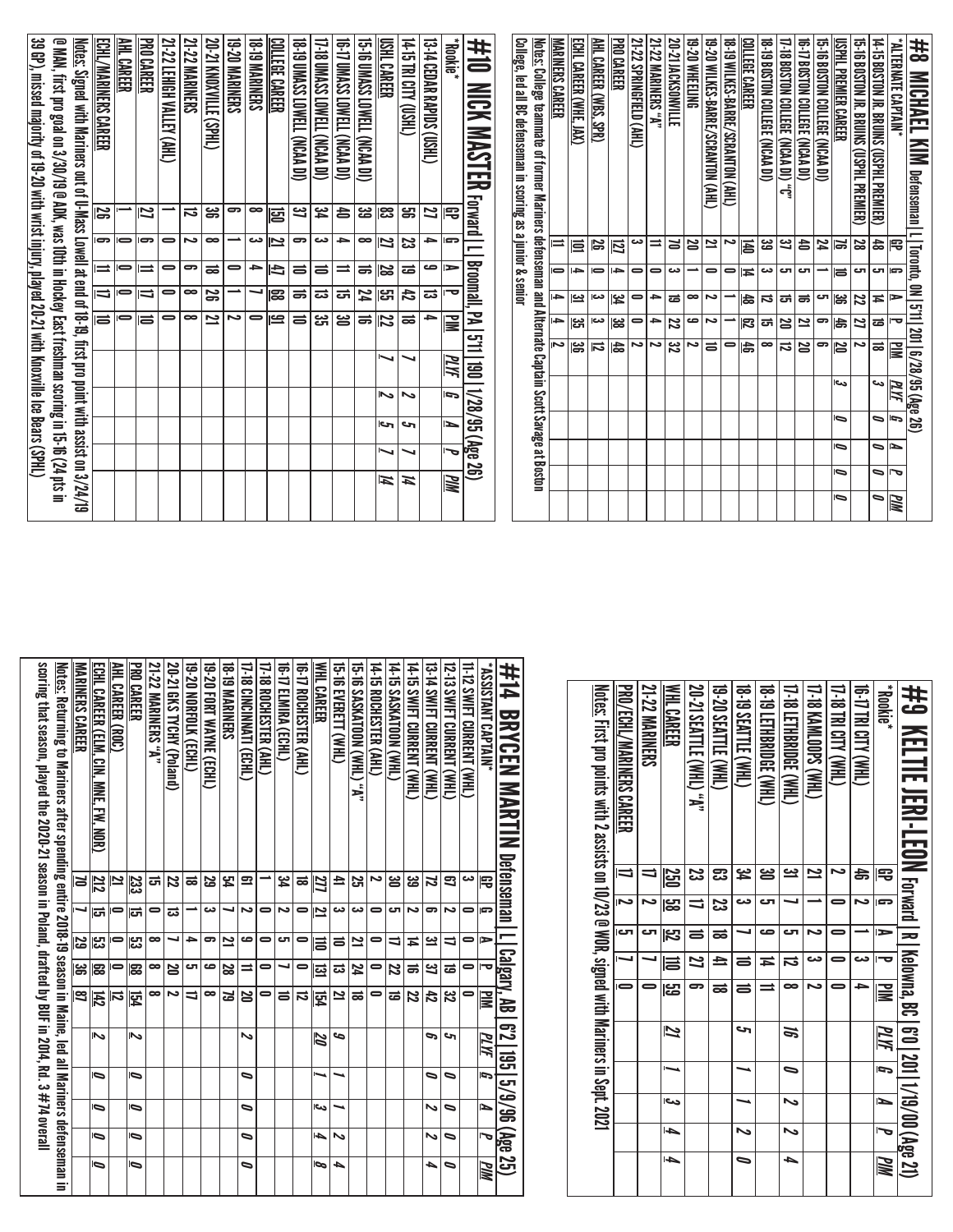| first UMaine alum (along with Tralmaks) to play for Mariners | <u>Notes:</u> Was in camp on a tryout, played at UMaine while Ben Guite was an Assistant, then Associate Coach, | <b>NARINERS CAREER</b><br>Ħ | ECHL CAREER (KC, MNE)<br>đ | AHL CAREER | PRO CAREER<br>齿 | 21-22 MARINERS<br>≖ | 20-21 KANSAS CITY<br>دع<br>د | 19-20 EVANSVILLE (SPHL)<br>٠ | 18.19 SPRINGETELD (AHL) | COLLEGE CAREER<br>퓮 | 18 - 19 DNIVERSILLY OF MAINE (NCAA DI)<br>ఴ | 17-18 UNIVERSITY OF MAINE (NCAA DI)<br>ݺ | 16-17 DNIVERSITY OF MAINE (NCAA DI)<br>ین<br>4 | 15-16 UNIVERSITY OF MAINE (NCAA DI)<br>ఴ | <b>USPHL Premier CAREER</b><br>N | 14-10 ISLANDERS HC (USPHL Premier)<br>ൠ | 13-14 ISLANDERS HC (USPHL Premier)<br>20 | <b>Rookie*</b><br>₽ | #15 BRENDAN ROBBINS forward I R   Nashua, NH   6'2   190   6/30/95 (Age 26) |
|--------------------------------------------------------------|-----------------------------------------------------------------------------------------------------------------|-----------------------------|----------------------------|------------|-----------------|---------------------|------------------------------|------------------------------|-------------------------|---------------------|---------------------------------------------|------------------------------------------|------------------------------------------------|------------------------------------------|----------------------------------|-----------------------------------------|------------------------------------------|---------------------|-----------------------------------------------------------------------------|
|                                                              |                                                                                                                 |                             |                            |            |                 |                     |                              |                              |                         | ఴ                   | ص                                           | ⋍                                        | 5                                              | ٠                                        | 72                               | ಹ                                       | 5                                        | G                   |                                                                             |
|                                                              |                                                                                                                 | →                           | ∼                          |            | د               | د                   |                              |                              |                         | ین<br>آن            | ౮                                           | ಕ                                        | ದ                                              |                                          | ಜ                                | S                                       |                                          | $\Rightarrow$       |                                                                             |
|                                                              |                                                                                                                 | cл                          | G                          |            | G               | دت                  |                              | Ñ                            |                         | ු                   | Ħ                                           | 2                                        | ಹ                                              |                                          | 9                                | 44                                      | ದ                                        | ত                   |                                                                             |
|                                                              |                                                                                                                 | $\rightarrow$               | Ħ                          | -          | Ħ               | د                   | 5                            |                              | -                       | 23                  | 24                                          | $\overline{\mathbf{z}}$                  | ವ                                              | -                                        | $\frac{4}{5}$                    | 23                                      | $\overline{\mathbf{z}}$                  | $\mathbf{u}$        |                                                                             |
|                                                              |                                                                                                                 |                             |                            |            |                 |                     |                              |                              |                         |                     |                                             |                                          |                                                |                                          | حەا                              | ٠                                       |                                          | ЙM                  |                                                                             |
|                                                              |                                                                                                                 |                             |                            |            |                 |                     |                              |                              |                         |                     |                                             |                                          |                                                |                                          | ►                                |                                         |                                          | b                   |                                                                             |
|                                                              |                                                                                                                 |                             |                            |            |                 |                     |                              |                              |                         |                     |                                             |                                          |                                                |                                          | 2                                | ぃ                                       |                                          | ъ                   |                                                                             |
|                                                              |                                                                                                                 |                             |                            |            |                 |                     |                              |                              |                         |                     |                                             |                                          |                                                |                                          | دما                              | دے                                      |                                          |                     |                                                                             |
|                                                              |                                                                                                                 |                             |                            |            |                 |                     |                              |                              |                         |                     |                                             |                                          |                                                |                                          | 2                                |                                         |                                          | WМ                  |                                                                             |

| #16 MATHEW SAMTOS Forward I R I Etobioske, 0N I 6'1   183  3/16/95 (Age 26)                                     |           |   |                  |                         |                |      |    |     |    |           |
|-----------------------------------------------------------------------------------------------------------------|-----------|---|------------------|-------------------------|----------------|------|----|-----|----|-----------|
| <b>Rookie*</b>                                                                                                  | ę         | G | $\triangleright$ |                         | $\mathbf{u}$   | PLYF | ū  | N   | ص∣ | MM        |
| 12-13 BRAMPTON (OHL)                                                                                            | 9         |   | ∞                | ದ                       | 74             | S    |    | 0   | 0  | 0         |
| 13-T4 NORTH BAY (OHL)                                                                                           | ఔ         | ິ | ∞                | ≖                       | $\frac{4}{5}$  | 22   |    | دما | c  | <b>st</b> |
| 14-15 NORTH BAY (OHL)                                                                                           | ౩         |   | ಹ                | 59                      | $\overline{t}$ | ল    | Þ  |     |    | ∞         |
| 15-16 NORTH BAY (OHL) "A"                                                                                       | 54        | S | 5                | සි                      | 21             | 11   |    | S   | N  | Ø         |
| OHL CAREER                                                                                                      | <u>51</u> | ಜ | N                | 囗                       | 冨              | 33   | 53 | Ō   |    | <b>ZQ</b> |
| 16-17 TOLED 0                                                                                                   | 숩         | 5 |                  | ವ                       | دى<br>5        |      |    |     |    |           |
| <b>18-19 AYERSON CLIVE (COPORTS)</b>                                                                            |           | ಜ | N                | ದೆ                      | $\bullet$      | S    |    | دى  | S  | P         |
| 19-20 RYERSON ONIK. (USPORTS)                                                                                   | 2<br>8    | ಕ | $\mathbf{z}$     | ၼ                       | ఴౢ             | S    | ده | ┶   |    | p         |
| 21-22 MARINERS                                                                                                  |           |   | ౮                | ص                       |                |      |    |     |    |           |
| PRO/UCHL CAREER (TOL. MNE)                                                                                      | ၼ         | ᇹ |                  | $\overline{\mathbf{z}}$ | 23             |      |    |     |    |           |
| MARINERS CAREER                                                                                                 |           | ŀ | ای               | ص                       |                |      |    |     |    |           |
| <u>Notes:</u> Averaged over a point-per-game in final season with North Bay, also serving as alternate captain, |           |   |                  |                         |                |      |    |     |    |           |
| prior ECHL experience w/Toleto in 16-17, Ayerson teammate of fellow Mariners F Devon Paliami                    |           |   |                  |                         |                |      |    |     |    |           |
|                                                                                                                 |           |   |                  |                         |                |      |    |     |    |           |

| #20 DEVON PALIANI Forward Partie, ON 1570   10/10/96 (Age 24)                                           |               |                |                  |                         |                         |      |     |                          |     |    |
|---------------------------------------------------------------------------------------------------------|---------------|----------------|------------------|-------------------------|-------------------------|------|-----|--------------------------|-----|----|
| <b>Rookie*</b>                                                                                          | 宅             |                | $\triangleright$ | ᅮ                       | $\overline{\mathbf{s}}$ | PLYF | ŋ   | L                        |     | MN |
| 14-15 SUBURK (OHL.                                                                                      | ى             |                | 0                |                         | ಹ                       |      |     |                          |     |    |
| 14-15 SAGINAW (OHL)                                                                                     | اي<br>ڪ       | œ              | ಪ                | $\mathbf{z}$            | 17                      | ┶    | ∍   |                          |     | ∍  |
| <b>GI-5 SAGINAW (OHL)</b>                                                                               | دە<br>آ       | 5              | 5                | Ħ                       | ಜ                       |      |     |                          |     |    |
| <b>G-16 SANAL (OHL)</b>                                                                                 | ൠ             |                | 5                | $\bullet$               | S                       |      |     | $\overline{\phantom{0}}$ | ∍   | ∾  |
| OHL CAREER                                                                                              | 52            | Ħ              | <b>SS</b>        | 忠                       | ဌ                       | Þ    | Ō   |                          |     |    |
| 16-17 AYERSON UNIV. (USPORTS)                                                                           | N             | 5              |                  | ದ                       | $\infty$                | حه   |     | $\overline{\phantom{0}}$ | =   |    |
| 11-18 RYERSON UNIV (USPORTS)                                                                            | 33<br>S       | 5              | ణ                | $\overline{\mathbf{u}}$ | ಹ                       | حه   |     |                          |     |    |
| 18-19 RYERSOM ONIX (COSPORTS)                                                                           | 8<br>8        | $\vec{v}$      | $\equiv$         | 72                      | $\vec{v}$               | S    |     | دے                       | 5   |    |
| 19-20 RYERSOM (INN) (ISAPORTS)                                                                          | Z             | $\equiv$       | ದ                | Σ,                      | œ                       | حہ   | 、   |                          | دے  | S  |
| COLLEGE CAREER                                                                                          | æ             | ۴٤             | မ္ထ              | $\overline{\bf 2}$      | $\overline{\sharp}$     | N    | l-b | احى                      | حەا | Ģ  |
| 21-22 MARINERS                                                                                          | 5             |                |                  |                         |                         |      |     |                          |     |    |
| PRO/ECHL/MARINERS CAREER                                                                                | $\Rightarrow$ | $\blacksquare$ |                  |                         | اف                      |      |     |                          |     |    |
| <u>Notes:</u> Scored the first Mariners goal of the 2021 preseason, signed with Mariners in Sept. 2021, |               |                |                  |                         |                         |      |     |                          |     |    |
| U notion of Pathew Sautos at Ryerson D                                                                  |               |                |                  |                         |                         |      |     |                          |     |    |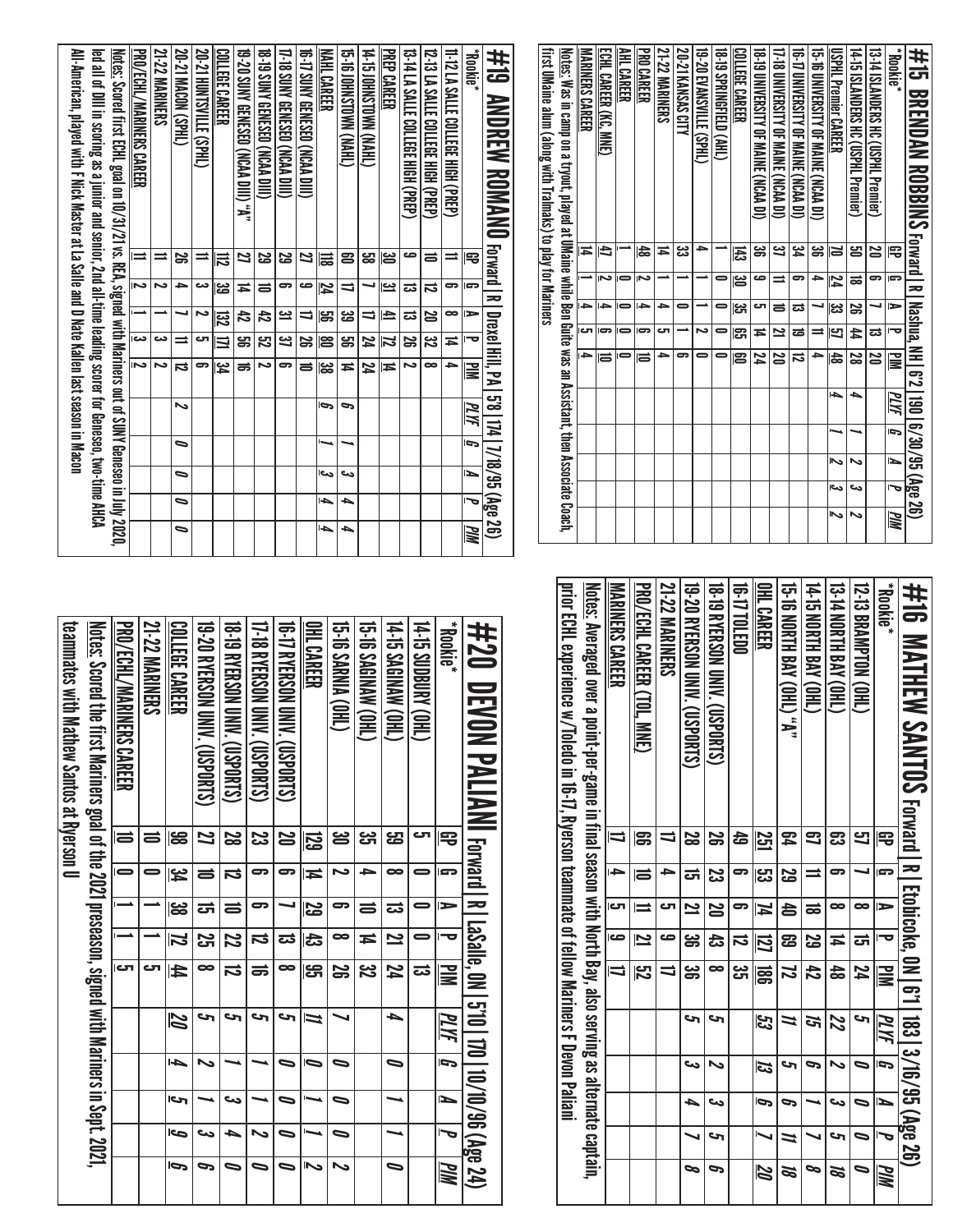|     |    |                 |      |            |                                          |                          |                                             |                       |                |                   | scoring all-time (71 pts), scored 3 OT winners in 19-20 (all at home), scored the first GWG in Mariners<br>history on 10/21/18 in a 4-2 win vs. NFL, won USHL Clark Cup with Green Bay Gamblers in 2011-12<br><u>Notes:</u> Was the first player ever to sign with the Mariners (July 20 18), Entering 20-21 is third in franchise |
|-----|----|-----------------|------|------------|------------------------------------------|--------------------------|---------------------------------------------|-----------------------|----------------|-------------------|------------------------------------------------------------------------------------------------------------------------------------------------------------------------------------------------------------------------------------------------------------------------------------------------------------------------------------|
|     |    |                 | ∽    |            |                                          | ΣŚ,<br>6                 | Z<br>ၼ                                      | $\frac{4}{5}$<br>ပ္ပြ | 29<br>$\sharp$ | <u>125</u><br>ಡ   | ECHL CAREER (CIN, MNE)<br><b>MARINERS CAREER</b>                                                                                                                                                                                                                                                                                   |
| ぃ   | ふ  |                 |      |            | c                                        | ದ                        | ⋍                                           | دى                    | $\infty$       | 므                 | <u>AHL CAREER (ROC, UTI, HAR, LAV)</u>                                                                                                                                                                                                                                                                                             |
| N   | N  |                 |      |            | احتا                                     | ၕ                        | 旨                                           | မ္ထာ                  | ಸ              | 旨                 | <b>PRO CAREER</b>                                                                                                                                                                                                                                                                                                                  |
|     |    |                 |      |            |                                          |                          |                                             |                       |                |                   | <b>20-21 MARINERS "A"</b>                                                                                                                                                                                                                                                                                                          |
|     |    |                 |      |            |                                          | お                        | 므                                           | ین<br>آن              | ಹ              | 5ì                | <b>19-20 MARINERS</b>                                                                                                                                                                                                                                                                                                              |
|     |    |                 |      |            |                                          | $\blacksquare$<br>ದ      | ∸                                           | $\bullet$<br>ى        | c<br>∸         | జ<br>∾            | <b>19-19 LAVAL (AHL)</b><br>18-19 HARTFORD (AHL)                                                                                                                                                                                                                                                                                   |
|     |    |                 |      |            |                                          | $\overline{\phantom{0}}$ | $\bullet$                                   | $\blacksquare$        | 0              | ٠                 | 18-19 UTICA (AHL)                                                                                                                                                                                                                                                                                                                  |
|     |    |                 |      |            |                                          | ∾                        | <b>S</b>                                    | ┙                     | ಡ              | 22                | <b>18-19 MARINERS</b>                                                                                                                                                                                                                                                                                                              |
| Ν   | ゝ  | ∼               | ∼    |            | حہ                                       | Z                        | 23                                          | ಪ                     | ᇘ              | a,                | 17-18 CINCINNATI                                                                                                                                                                                                                                                                                                                   |
|     |    |                 |      |            |                                          | $\blacksquare$           | $\blacksquare$                              | 0                     | 0              |                   | <b>17-18 ROCHESTER (AHL)</b>                                                                                                                                                                                                                                                                                                       |
|     |    |                 |      |            |                                          | $\blacksquare$           | دى                                          |                       | Z              | ⋍                 | 16-17 ROCHESTER (AHL)                                                                                                                                                                                                                                                                                                              |
|     |    |                 |      |            |                                          | 2<br>౹వ                  | ළ<br>Ħ                                      | 40                    | IS             | 형<br>జ            | <b>COLLEGE CAREER</b><br>16-17 MICHIGAN (NCAA DI) "C"                                                                                                                                                                                                                                                                              |
|     |    |                 |      |            |                                          | 3                        | \$                                          | ಹ                     | ಹ              | 38                | 15-16 MICHGAN (NCAA DI)                                                                                                                                                                                                                                                                                                            |
|     |    |                 |      |            |                                          | $\bullet$                | 59                                          | ಪ                     | ದ              | ౢ                 | 14-15 MICHIGAN (NCAA DI)                                                                                                                                                                                                                                                                                                           |
|     |    |                 |      |            |                                          | ವ                        | 9                                           | ح                     | →              | 28                | 13-14 MICHIGAN (NCAA DI)                                                                                                                                                                                                                                                                                                           |
| اوے | Ğ  | 4               | ה    |            | 5                                        | 8                        | 足                                           | E                     | đ              | 耳                 | USHL CAREER                                                                                                                                                                                                                                                                                                                        |
| ↘   | N  |                 | ⊸    |            | ₳                                        | පූ                       | 8                                           | ఆ                     | ౾              | g                 | 12-13 GREEN BAY (USHL)                                                                                                                                                                                                                                                                                                             |
| N   | ↘  | دى              | ┶    |            | 12                                       | N                        | 54                                          | ╛                     | ╕              | 띪                 | 11-12 GREEN BAY (USHL)                                                                                                                                                                                                                                                                                                             |
| PIN | ত  | ≃               | G    | PLYF       |                                          | ₹                        | ত                                           |                       | G              | 雩                 | *ASSISTANT CAPTAIN*                                                                                                                                                                                                                                                                                                                |
|     |    | $\overline{36}$ | (Age | $\sqrt{3}$ | 1/9                                      | $\frac{1}{24}$           | 0.9                                         |                       | ≦              | Troy.             | #23<br>ALEX KIL<br>m<br>Forward<br>ᆽ                                                                                                                                                                                                                                                                                               |
|     |    |                 |      |            |                                          |                          |                                             |                       |                |                   | <u>Notes:</u> Acquired by the Mariners from Idaho in 3 team deal on 1/14/20, scored a goal in final game before pandemic<br>(3/10/20 vs. NOR), EGHL All-Star in 2017-18 w/Tulsa, drafted twice: 2014, R1 #23 by COL & 2016, R5 # 144 by STL                                                                                        |
|     |    |                 |      |            |                                          |                          | <u>ಟ್</u>                                   | ನ                     |                | 2<br>ĿП           | <b>MARINERS CAREER</b>                                                                                                                                                                                                                                                                                                             |
|     |    |                 |      |            |                                          |                          | 冨                                           | ဠ<br>န္မ              |                | 區<br>ಜ            | <u>echl Career (MO, TUL, IDH)</u>                                                                                                                                                                                                                                                                                                  |
|     |    |                 |      |            |                                          |                          | မ္ထ                                         | $\overline{z}$<br>یع∥ |                | 뎛<br>≕            | AHL CAREER (CHI, SA,<br>Ē                                                                                                                                                                                                                                                                                                          |
|     |    |                 |      |            |                                          |                          | $\overline{\overline{z}}$<br>$\frac{21}{2}$ | 2                     |                | 264<br>ഋ          | <b>PRO CAREER</b>                                                                                                                                                                                                                                                                                                                  |
|     |    |                 |      |            |                                          |                          | 24                                          | N                     | ىم             | ನ<br>0            | 21-22 MARINERS                                                                                                                                                                                                                                                                                                                     |
|     |    |                 |      |            |                                          |                          | ₹                                           | مە                    | c              | జ<br>→            | 20-21 Allen                                                                                                                                                                                                                                                                                                                        |
|     |    |                 |      |            |                                          |                          | ∾                                           | $\blacksquare$        | $\bullet$      | $\bullet$         | <u>19-20 HARTFORD (AHL)</u>                                                                                                                                                                                                                                                                                                        |
|     |    |                 |      |            |                                          |                          | Ħ                                           | ᇹ                     | cл             | ு                 | <b>19-20 MARINERS</b><br>ಕ                                                                                                                                                                                                                                                                                                         |
|     |    |                 |      |            |                                          |                          | ႜ                                           | ال                    | د٦             | $\equiv$<br>دى    | 19-20 TEXAS (AHL)                                                                                                                                                                                                                                                                                                                  |
|     |    |                 |      |            |                                          |                          | ಜ<br>$\rightarrow$                          | ಹ<br>ಹ                | ص<br>⋍         | ಹ<br>ප<br>→<br>ال | <b>18-19 SAN ANTONIO (AHL)</b><br><b>DHVOI DZ-61</b>                                                                                                                                                                                                                                                                               |
|     |    |                 |      |            |                                          |                          | జ<br>ౘ                                      | ಹ                     |                | ਠੇ<br>ಹ           | 17-18 TULSA                                                                                                                                                                                                                                                                                                                        |
|     |    |                 |      |            |                                          |                          | ┙                                           | ∸                     | 0              | ವ<br>∸            | 17-18 SAN ANTONIO (AHL)                                                                                                                                                                                                                                                                                                            |
|     |    |                 |      |            |                                          |                          | 2                                           | ∸                     | ∸              | $\bullet$         | 17-18 CHICAGO (AHL)<br>┙                                                                                                                                                                                                                                                                                                           |
|     |    |                 |      |            |                                          |                          | Ħ                                           | 1                     | $\equiv$       | Ħ<br>┙            | 16-17 MISSOURI                                                                                                                                                                                                                                                                                                                     |
|     | c  | ⋼               | D    | ⋼          | ∾                                        |                          | ∞                                           | ᇹ                     | $\infty$       | 흙<br>دە           | 16-T7 CHICAGO (AHL)                                                                                                                                                                                                                                                                                                                |
|     | ł, | احى             | N    | حت         | И                                        |                          | జె్<br>扈                                    | 旨                     |                | 259<br>ဧ          | <b>WHL CAREER</b>                                                                                                                                                                                                                                                                                                                  |
|     |    |                 |      |            |                                          |                          | ዼ<br>đ                                      | پي                    |                | 띩<br>ದ            | <b>15-16 RED DEER (WHL) "A"</b>                                                                                                                                                                                                                                                                                                    |
|     | ┶  | N               | ⊸    |            | cŋ                                       |                          | 49<br>13                                    | 22                    |                | 므<br>Z            | 14-15 RED DEER (WHL) "C"                                                                                                                                                                                                                                                                                                           |
|     |    |                 |      |            |                                          |                          | జె<br>$\frac{4}{5}$                         | ಜ                     |                | ≃<br>ន            | 13-TA RED DEER (WHL) "0"                                                                                                                                                                                                                                                                                                           |
|     | ៰  | ىئ              |      | N          | c                                        |                          | జ                                           | ಹ                     | ص              | 冨<br>ڡ            | 12-13 RED DEER (WHL)                                                                                                                                                                                                                                                                                                               |
|     |    |                 |      |            |                                          |                          | 5                                           | N                     | $\blacksquare$ | ಹ<br>دە           | 11-12 RED DEER (WHL)                                                                                                                                                                                                                                                                                                               |
|     | MМ | ত               |      | G          | PLYF                                     |                          | $\mathbf{\overline{\mathbf{z}}}$            | ᢦ                     | ∍              | 吊<br>Ģ            |                                                                                                                                                                                                                                                                                                                                    |
|     |    |                 |      |            | R High River, AB 571 195 2/7/96 (Age 25) |                          |                                             |                       |                |                   | #21<br><b>CONNER BLEACKLEY Forward</b>                                                                                                                                                                                                                                                                                             |

| #22 CAMERON ASKEW Forstal Is land is 121212/3/37/3/4824)                                                    |           |               |               |                         |            |     |                         |     |        |          |
|-------------------------------------------------------------------------------------------------------------|-----------|---------------|---------------|-------------------------|------------|-----|-------------------------|-----|--------|----------|
|                                                                                                             | 宅         | lS.           | $\Rightarrow$ | ত                       | ≧          | MИ  | ā                       | É   | .<br>ص | MМ       |
| <b>CONTROVIEW (ONLIFE)</b>                                                                                  | 54        | ى             | ص             | ≖                       | N          | =   | 0                       | ゝ   | ゝ      |          |
| (THIMO) NOJONOM SI <sup>+</sup> 1                                                                           | ఞ         | $\Rightarrow$ | Z             | ਨੋ                      | 44         | J)  | ゝ                       |     | دے     | 。        |
| 15.5 MONCION (OMHL)                                                                                         | g         | జ             | జ             | ඍ                       | 츣          | S,  | Ċ                       | دے  | مه     | ┶        |
| (THIND) NOTION (QM)HL)                                                                                      | <u>ین</u> | ದ             | ಹ             | 52                      | ≖          |     |                         |     |        |          |
| 0. THI SHAWINING CONTINUES                                                                                  | ఊ         | Ħ             | ದ             | Z                       | 42         | 9   | 0                       |     |        | ∍        |
| <b>(JHIMO) NANINIWA (OMJH)</b>                                                                              | <u>ین</u> | ವ             | $\equiv$      | 24                      | ӛ          |     |                         |     |        |          |
| I7-18 CHARLOTTETOWN (QMHL)                                                                                  | <u>يـ</u> | 5             | $\bullet$     | ≖                       | ఴ          | 72  | ┶                       |     | =      | g,       |
| QMHL CAREER                                                                                                 | 32        | 扈             | 믋             | <u>218</u>              | <b>SOD</b> | 3   | $\overline{\mathbf{5}}$ | Ħ   | 32     | <u>ន</u> |
| <b>PANTIQAAS 61-81</b>                                                                                      | đ         | ╛             | 5             | Z                       | <u>يت</u>  | S   | ∍                       | دے  | دے     | N        |
| <b>PALLONA HTURRELINA</b>                                                                                   | لى<br>س   | IJ            | ᇹ             | S                       | ఴ          |     |                         |     |        |          |
| 20-21 SOUTH CAROLINA                                                                                        | ದೆ        | ص             | ى             | ħ                       | đ          |     |                         |     |        |          |
| 21-22 MARINERS                                                                                              | ╛         | ى             | دے            | $\bullet$               | $\bullet$  |     |                         |     |        |          |
| PRO/ECHL CAREER (SC, MNE)                                                                                   | ఔ         | ದ             | <b>یک</b>     | Л                       | 尼          | احى | Ō                       | حما | احد    | د۱       |
| MARINERS CAREER                                                                                             | IJ        | rت            | دى            | $\overline{\mathbf{6}}$ | $\bullet$  |     |                         |     |        |          |
| <u>Notes:</u> Acquired in Sept 2021 from SC in axchg for future considerations, played on a line with VAN's |           |               |               |                         |            |     |                         |     |        |          |
| Construent in 15-11 & Title Writer Mondon David Press for St. Sepastiar's School & Custring Academy         |           |               |               |                         |            |     |                         |     |        |          |
|                                                                                                             |           |               |               |                         |            |     |                         |     |        |          |
|                                                                                                             |           |               |               |                         |            |     |                         |     |        |          |

| Scoring (19 of s) in 14-19, in 14-19 (UMIH) of transport for Gatineau Olympiques (QMIHL) in 14-19 | <u>Notes;</u> Signed as a free agent in July 2019, posted career high 4 goals in 19-20, led all Witchita d-men in | <b>MARINGRIS CARELER</b> | <b>PRO/CCHL CAREER (FW. WHE, MNE)</b> | <b>21-22 MARINERS</b> | 20-21 WHEELING | 19-20 WHEELING | 19-20 FORT WAYNE | QMIHL CAREER | 18-19 DROMNOND NILLER (ONLIFT) | 17-18 DROMMOND NOTE (QM)HL | <b>UP TO DROMAN MONOR STATE (OM)HT</b> | <b>CHINERI (ONIHL)</b> | 14-15 GATINEAU (QMJHL) |           | #24 MARG-0_NLER DUQUELTLE average and the content of the DUQUELTLE DUQUER DUNER D |
|---------------------------------------------------------------------------------------------------|-------------------------------------------------------------------------------------------------------------------|--------------------------|---------------------------------------|-----------------------|----------------|----------------|------------------|--------------|--------------------------------|----------------------------|----------------------------------------|------------------------|------------------------|-----------|-----------------------------------------------------------------------------------|
|                                                                                                   |                                                                                                                   | $\equiv$                 | ု့မျှ                                 |                       |                | ఴ              | ∍                | 国            | ഋ                              | ౙ                          | ౙ                                      | N                      | دے                     | 号         |                                                                                   |
|                                                                                                   |                                                                                                                   |                          | دما                                   |                       |                | N              |                  | Ħ            |                                | دے                         | P.                                     |                        |                        | l STP     |                                                                                   |
|                                                                                                   |                                                                                                                   |                          | ю                                     |                       |                | ь              |                  | မ္မာ         | ⇉                              | ಹ                          | $\overline{\mathbf{z}}$                |                        |                        | E         |                                                                                   |
|                                                                                                   |                                                                                                                   |                          | $\overline{\phantom{a}}$              |                       | 0              |                | 0                | N            | 74                             | 2                          | <u>ភ្ន</u>                             | 0                      | 0                      |           |                                                                                   |
|                                                                                                   |                                                                                                                   | N                        | 29                                    | N                     | N              | 24             | 0                | 國            | ξ                              | ဌာ                         | <u>ದ್ರ</u>                             | =                      | $\equiv$               | $\geq$    |                                                                                   |
|                                                                                                   |                                                                                                                   |                          |                                       |                       |                |                |                  | 59           | a                              | مه                         | ▵                                      |                        |                        | PLYF      |                                                                                   |
|                                                                                                   |                                                                                                                   |                          |                                       |                       |                |                |                  |              |                                | $\bullet$                  | 0                                      |                        |                        | Ē         |                                                                                   |
|                                                                                                   |                                                                                                                   |                          |                                       |                       |                |                |                  | Ģ            |                                | ь                          | 0                                      |                        |                        | N         |                                                                                   |
|                                                                                                   |                                                                                                                   |                          |                                       |                       |                |                |                  |              | دى                             | ь                          | ∍                                      |                        |                        |           |                                                                                   |
|                                                                                                   |                                                                                                                   |                          |                                       |                       |                |                |                  | 20           | 72                             | ∞                          |                                        |                        |                        | <b>MN</b> |                                                                                   |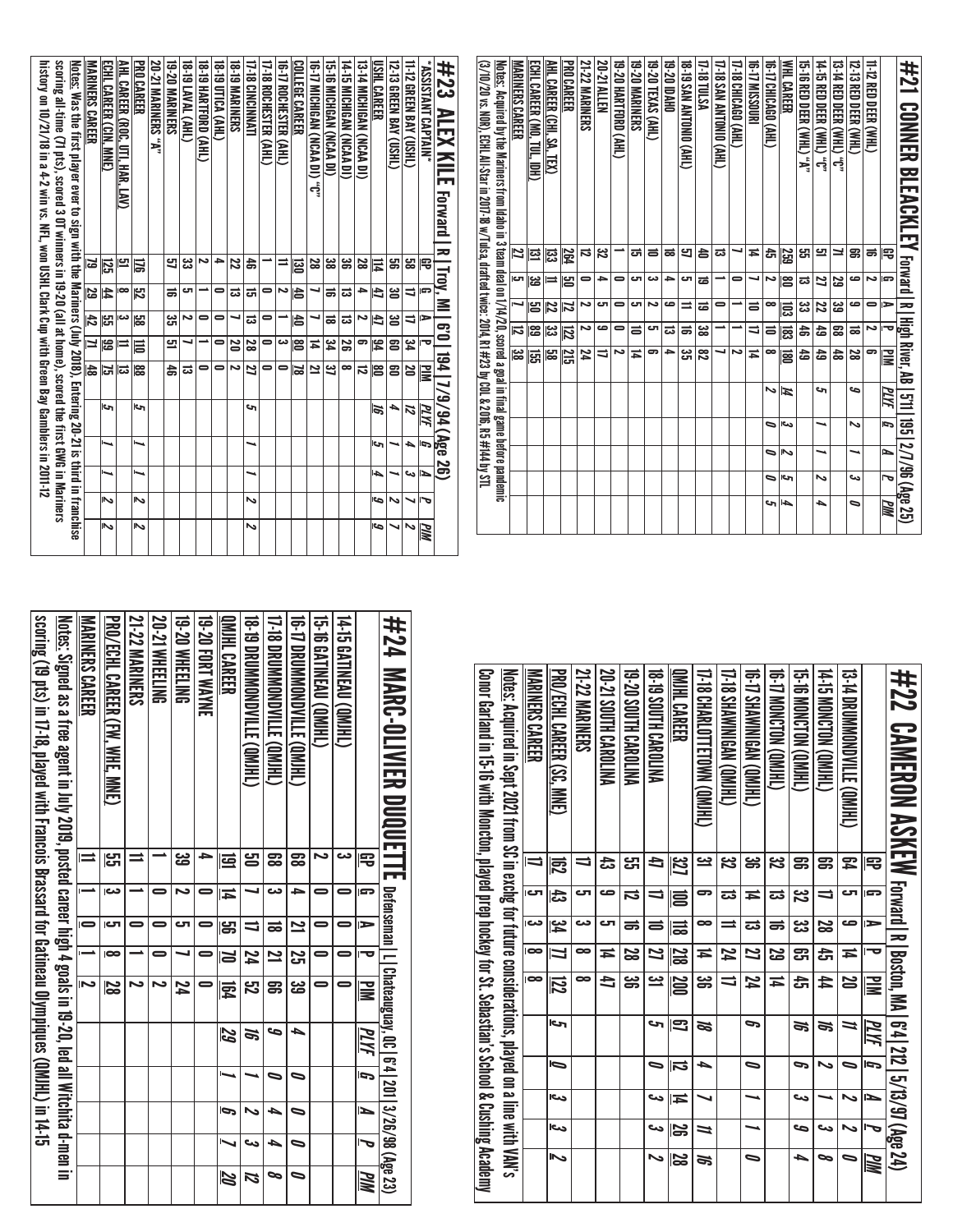| 9/30/21 (Mikael Robidoux), finished 2nd in the OJHL in scoring in 2017-18 | Notes: A crainical by the M shiners from the $10/12$ conpleting a future considerations trade iron | <b>MARINERS CAREER</b> | PRO/ECHL CAREER (KC, MNE) | 21-22 MARINERS | 21-22 KANSAS CITY        | <b>USPORTS CAREER</b> | 19-20 UNIV. ONT. INST. TECH (USPORTS) | 18 .19 UNIV. ONT. INST. TECH (USPORTS) | DIHL CAREER              | 17-18 AURORA (OHL) "C" | THIOD80088 (OIHL) | OHL CAREER | (THO) HELPH (OHL) | 15-16 QHLPH (OHL) | G-15 HAMILION (OHL) | I4-13 BELLEVILLE (OHL) | 13-14 BELLEVILLE (OHL) | <b>Plokie</b> | #25 JAKE BRICKNELL technolic Tary (1216.717,97.02ge 24) |
|---------------------------------------------------------------------------|----------------------------------------------------------------------------------------------------|------------------------|---------------------------|----------------|--------------------------|-----------------------|---------------------------------------|----------------------------------------|--------------------------|------------------------|-------------------|------------|-------------------|-------------------|---------------------|------------------------|------------------------|---------------|---------------------------------------------------------|
|                                                                           |                                                                                                    |                        | ⊵                         |                | œ                        | 9                     | ಜ                                     | 28                                     | ၼ                        | జ                      | ದ                 | 205        | 55                | ൠ                 | ಹ                   | జ్ఞ                    | مبر<br>پ               | 雩             |                                                         |
|                                                                           |                                                                                                    |                        |                           |                |                          | N                     | ವ                                     | ∞                                      | 얺                        | یئ                     | ᇹ                 | ਛ          | പ                 | œ                 | دے                  |                        | N                      | c.            |                                                         |
|                                                                           |                                                                                                    |                        | Z                         |                | N                        | 22                    | ದ                                     | ದ                                      | 2                        | P                      | œ                 | 23         | ⇒                 | ᇹ                 |                     | ≏                      | -                      | $\Rightarrow$ |                                                         |
|                                                                           |                                                                                                    |                        | دم                        |                | دے                       | 齿                     | 2                                     | ≃                                      | 亖                        | ස                      | ಹ                 | 芯          | ص                 | ಹ                 | ⇒                   | دت                     | 5                      |               |                                                         |
|                                                                           |                                                                                                    |                        | F                         |                | $\overline{\phantom{0}}$ | Ľ                     | دے<br>دے                              | 24                                     | 届                        | <u>ន</u>               | 2                 | 252        | å                 | g                 | <u>ភ្ន</u>          | జ                      | ౘె                     | NIN<br>Mi     |                                                         |
|                                                                           |                                                                                                    |                        |                           |                |                          | ات                    | دە                                    | ゝ                                      | 29                       | ಇ                      | ದ                 | دے         |                   |                   |                     | دے                     |                        | ИΜ            |                                                         |
|                                                                           |                                                                                                    |                        |                           |                |                          |                       | 0                                     |                                        | ಡ                        | Ø                      | دے                | 5          |                   |                   |                     | 0                      |                        | ī             |                                                         |
|                                                                           |                                                                                                    |                        |                           |                |                          | る                     | ∾                                     | ∍                                      | 61                       | и                      |                   | ⋼          |                   |                   |                     | ∍                      |                        | Ł             |                                                         |
|                                                                           |                                                                                                    |                        |                           |                |                          | اص                    | ∾                                     |                                        | $\overline{\mathcal{E}}$ | Z                      | Z                 | $\bullet$  |                   |                   |                     | ∍                      |                        | 宝             |                                                         |
|                                                                           |                                                                                                    |                        |                           |                |                          | 4                     | ┶                                     | 9                                      | 45                       | ಜ                      | m                 | G          |                   |                   |                     | مه                     |                        | WМ            |                                                         |

| ##27 PATRICK SHEA ravitielar (streighter 1941) 3/25/97 (Age 24)                                        |                         |                         |                             |                |                         |                               |                       |                               |  |
|--------------------------------------------------------------------------------------------------------|-------------------------|-------------------------|-----------------------------|----------------|-------------------------|-------------------------------|-----------------------|-------------------------------|--|
| <b>Rookie*</b>                                                                                         |                         | E.                      | $\overline{v}$              | $\overline{t}$ | $\overline{\mathbb{N}}$ | $\frac{M}{2}$   $\frac{M}{2}$ | $\vert \bar{f} \vert$ | $\overline{M}$ $\overline{d}$ |  |
| <b>USHO DOD WHALLERS 1900 (MHSC)</b>                                                                   |                         | 5                       | $\infty$                    | $\frac{1}{4}$  | $\overline{z}$          |                               |                       |                               |  |
| 14-12 KINBALL DNION ACADEMY (Pren)                                                                     | <u>ದ್ರ</u>              | $\overline{\mathbf{5}}$ | 20<br>  39                  |                |                         |                               |                       |                               |  |
| 14-15 BOSTON JR. BRUINS 180 (USPHL)                                                                    |                         | <u>ਯ</u>                | $\frac{1}{2}$   20          |                |                         |                               |                       |                               |  |
| 15-16 KIMBALL UNION ACADEMY (Prep)                                                                     | _<br>ಜ                  | $\overline{56}$         | $\frac{1}{6}$               | $\overline{ }$ |                         |                               |                       |                               |  |
| 15-16 BOSTON JR. BRUINS 180 (USPHL)                                                                    |                         | 9                       | ص                           |                | ട്ട                     |                               |                       |                               |  |
| 10 JAN DINERSITY OF MAINE (NCAP DI)                                                                    | دع<br>حت                | 5                       | $\equiv$                    | $\equiv$       | $\overline{5}$          |                               |                       |                               |  |
| 17-18 UNIVERSITY OF MAINE (NCAA DI)                                                                    | ట<br>ద                  | cл                      | 9                           | $\frac{1}{4}$  | 52                      |                               |                       |                               |  |
| <b>18 - 19 DINERISTY OF MAINE (NCAA DI)</b>                                                            | —<br>ಸ                  | $\overline{4}$          | $\equiv$                    | 14 #2          |                         |                               |                       |                               |  |
| <b>19-20 DIVERSILA DE MAINE (NCAA DI)</b>                                                              | $\overline{\mathbf{z}}$ | 5                       | $\overline{4}$              | 금<br>금         |                         |                               |                       |                               |  |
| COLLEGE CAREER                                                                                         | ឌួ                      | $\overline{\text{20}}$  | الع $\overline{\mathbf{z}}$ | <b>P4</b>      | ణ్ణ                     |                               |                       |                               |  |
| <b>21-22 MARINERS</b>                                                                                  |                         |                         |                             |                |                         |                               |                       |                               |  |
| PRO/ECHL/MARINERS CAREER                                                                               | $\bar{e}$               |                         | $\frac{1}{2}$               |                | $\overline{5}$          |                               |                       |                               |  |
| <u>Notes: Signed with Marines on 11//21 will people the 4th Omer contrel</u>                           |                         |                         |                             |                |                         |                               |                       |                               |  |
| season (Tralmaks, Robhins, Greenway), drafted in 2015 R7 #192 overall by FLA, has large social media   |                         |                         |                             |                |                         |                               |                       |                               |  |
| following (11.1K followers on IG, 24.1K subscribers on YouTube), did a podcast with TraImaks at UMaine |                         |                         |                             |                |                         |                               |                       |                               |  |

| 井20 MALLEXALLEM Decenseman La 2016, 25 Display 1376/82 23                                                  |                |     |                  |                |    |      |   |                |                          |
|------------------------------------------------------------------------------------------------------------|----------------|-----|------------------|----------------|----|------|---|----------------|--------------------------|
| <b>Rookie</b> *                                                                                            | 宅              | G   | $\triangleright$ | ᅮ              | ≧  | PLYF | 5 | $\blacksquare$ | WM                       |
| t5-16 MUSKEGON (USHL)                                                                                      | <mark>ය</mark> | دے  | Ħ                | $\overline{a}$ |    |      |   |                |                          |
| USHL CAREER                                                                                                | සු             | دما | Ε                | ā              |    |      |   |                |                          |
| 10-17 FEBRIS STATE (NCAP DI)                                                                               | ݺ              | N   | ى                |                |    |      |   |                |                          |
| 17-18 FERRIS STATE (NCAA DI)                                                                               | జ              | دت  | ನ                | ⇒              | ∞  |      |   |                |                          |
| 18-81 DERRIS STATE (NCAA DI) "A"                                                                           | ఴ              | ┙   | $\overline{a}$   | 74             |    |      |   |                |                          |
| <b>19-20 FERRIS STATE (NCAA DI) "C"</b>                                                                    | یئ             | 5   | $\equiv$         | ಹ              | ಹ  |      |   |                |                          |
| COLLEGE CAREER                                                                                             | 葛              | S   | $\frac{1}{4}$    | 宮              | 40 |      |   |                |                          |
| <b>19-20 MARNINERS</b>                                                                                     | دت             |     |                  | 0              |    |      |   |                |                          |
| <b>20-21 RAPID CITY</b>                                                                                    | -              | 0   | 0                | 0              |    |      |   |                |                          |
| 20-21 MACON (SPHL)                                                                                         | <u>ភ</u>       | ٩   | ದ                | ಹ              | ವ  | ▲    | ∍ |                | $\overline{\phantom{0}}$ |
| <b>21-22 MARINERS</b>                                                                                      | 3              |     | دے               | ≏              |    |      |   |                |                          |
| <b>PRO/ECHL CAREER (MNE, RC)</b>                                                                           | =              |     | ئت               | ÷              |    |      |   |                |                          |
| <b>MARINERS CAREER</b>                                                                                     | ಪ              |     | دم               | ∍              | 5  |      |   |                |                          |
| <u>Notes:</u> Signed with Mariners out of Ferris State University 3/5/20 and played 3 games for MNE before |                |     |                  |                |    |      |   |                |                          |
| panternic, Captain FSU in 2019-20, wore an "A" in 2018-19, 2nd on the team in scoring (16 pts in 35 games) |                |     |                  |                |    |      |   |                |                          |
| this past season, named to FSU "All-Decade Team" in December 2009, leading all program D-men in goals      |                |     |                  |                |    |      |   |                |                          |
| from 2010-20, WCHA All-Academic in 2007-18, played 20-21 in Macon (SPHL) w/Andrew Romano                   |                |     |                  |                |    |      |   |                |                          |

|    |   |   |           |    |                  |                         |          |                          |                  | 2019-20 ECHL Community Service Award                                                                     |
|----|---|---|-----------|----|------------------|-------------------------|----------|--------------------------|------------------|----------------------------------------------------------------------------------------------------------|
|    |   |   |           |    |                  |                         |          |                          |                  | <u>Notes:</u> Acquired by the Mariners in July 2021 from WOR in exchg for future considerations, won the |
|    |   |   |           |    | 52               | دے                      | دے       | $\overline{\phantom{a}}$ | ╛                | MARINERS CAREER                                                                                          |
|    |   |   |           |    | $\overline{361}$ | $\overline{\mathbf{z}}$ | 52       | تت                       | $\overline{500}$ | PRO/ECHL CAREER (WOR. KC, MNE)                                                                           |
|    |   |   |           |    | S                | دے                      | دے       | =                        |                  | 21-22 MARINERS "C"                                                                                       |
|    |   |   |           |    | 42               | ۵                       | دى       |                          | 40               | 20-21 KANSAS CITY                                                                                        |
|    |   |   |           |    | ౾                | $\equiv$                | $\equiv$ | 0                        | <u>س</u>         | <b>19-20 WORCESTER</b>                                                                                   |
|    |   |   |           |    | ൠ                | ده                      | ∞        |                          | <u>73</u>        | <b>18-T9 WORCESTER</b>                                                                                   |
| 9  |   |   | $\bullet$ | حہ | 49               | دت                      | ≏        |                          | 40               | 17-18 WORCESTER                                                                                          |
|    |   |   |           |    | 闼                | $\mathbf{z}$            | И        |                          | සි               | COLLEGE CAREER                                                                                           |
|    |   |   |           |    | ین<br>4          | دے                      | دے       | 0                        | ន                | 10-17 SACRED HEART (NCAN DI), "A"                                                                        |
|    |   |   |           |    | ළ                | $\Rightarrow$           | 5        | ٩                        | ఴ                | 15-16 SACRED HEART (NCAA DI)                                                                             |
|    |   |   |           |    | 4                | œ                       | ى        | دے                       | జ                | 14-15 SACRED HEART (NCAN DI)                                                                             |
| ¢  | ٠ | ь | 0         | c  | 3                | S                       | ದ        | دت                       | 42               | 13-14 BOSLOM (DSPHI Premier)                                                                             |
|    | ぃ | ∾ | 0         | ぃ  | ಹ                | ನ                       | ى        |                          | ದ                | 12-13 BOSTON JR. BRUINS (CIHL)                                                                           |
|    | ぃ | ぃ | 0         | ▵  | g                | ಹ                       | Ħ        | د                        | دە<br>س          | 11-12 BOSTON JR. BRUNS (UHL)                                                                             |
| Шd |   | ь | 5         | MИ | ≧                | ᠊ᡆ                      | ∍        | G                        | 宅                | WATANI <sup>*</sup>                                                                                      |
|    |   |   |           |    |                  |                         |          |                          |                  | #28 CONNOR DOHLENTY peterseman I_I Holden, MA I 6:71 19414/12/93 (Age 28)                                |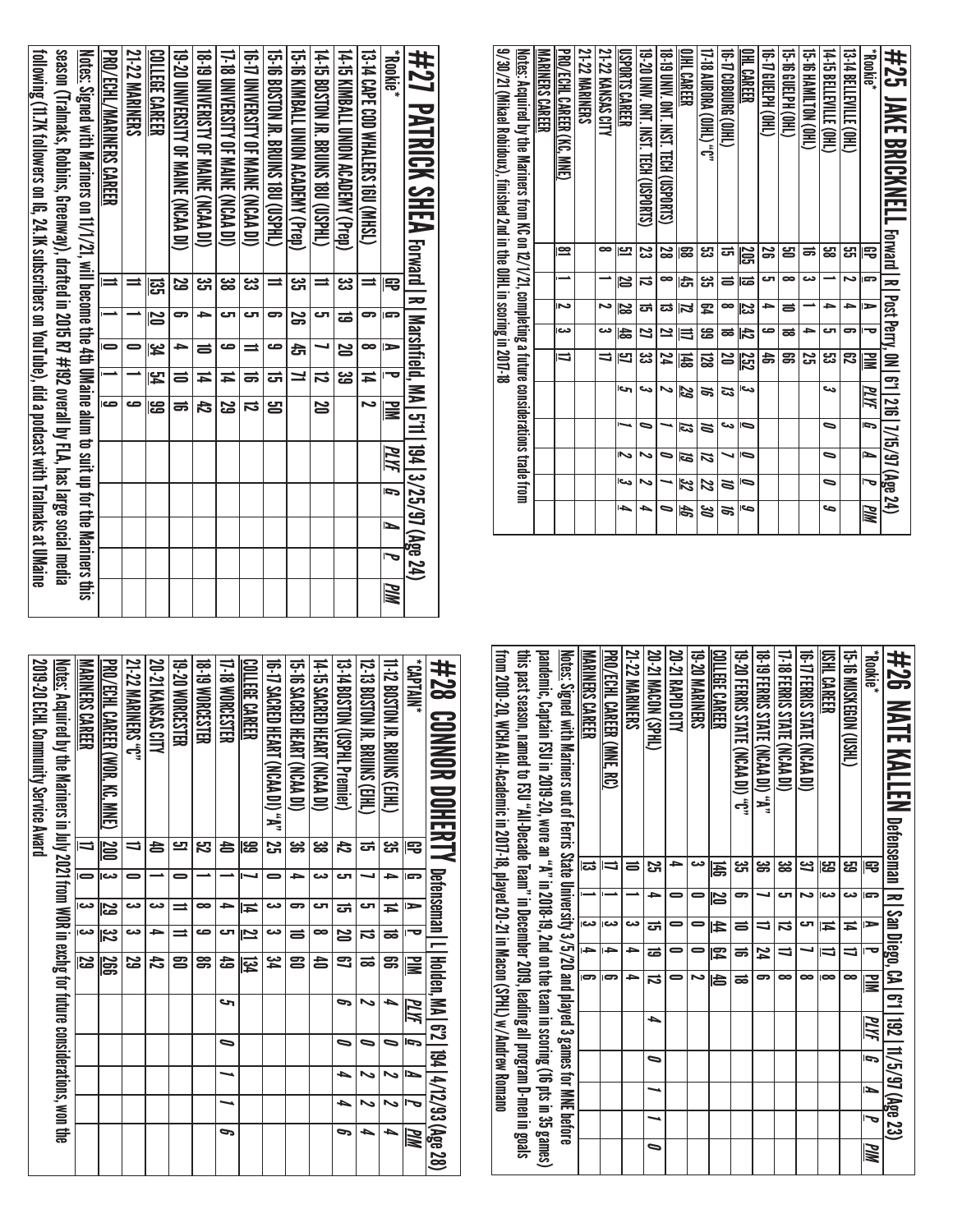| #29 PASCAL LABERGE rand and the Laber and the Laber of Laber                                                    |          |    |    |         |          |                       |    |     |    |            |
|-----------------------------------------------------------------------------------------------------------------|----------|----|----|---------|----------|-----------------------|----|-----|----|------------|
|                                                                                                                 |          |    |    | ত       |          | 188   4/9/98 (Age 23) |    |     |    |            |
|                                                                                                                 | 雩        | s  | ⋗  |         | $\geq$   | MИ                    | G  | ъ   | J  | <b>MIN</b> |
| <b>14-15 GATINEAU (QMIHL)</b>                                                                                   | వ్ల      | ≏  | 5  | ᇹ       | ▲        |                       |    |     |    |            |
| 14-t5 NCLORIMATILE (OM)HU                                                                                       | یے       | 5  | ದ  | 2       | 24       | N                     | ∍  | ∍   | ∍  | ▲          |
| 15-16 NICIONINVILLE (OMIHU)                                                                                     | ౢ        | ಜ  | đ  | 59      | 54       | c                     | دە | N   | حه | P          |
| 16-17 VICTORIAVILLE (QMJHL)                                                                                     | 4        | ದ  | 20 | ین<br>ا | یب<br>ان | ┶                     | N  | ∍   | N  | ┶          |
| 17-18 VICTORIAVILLE (QMJHL)                                                                                     | <u>س</u> | ິ  | Ħ  | 20      | ہے<br>4  |                       |    |     |    |            |
| 17-18 QUEBEC (QM)HL)                                                                                            | پي       | ⇒  | ಹ  | 2       | دە<br>ئ  |                       | N  | دے  | حە | Z          |
| IMIHL CAREER                                                                                                    | 224      | 閃  | 冨  | 冨       | 園        | 12                    |    | احى | 12 | 74         |
| 17-18 LEHIGH VALLEY (AHL)                                                                                       | ∼        | 0  | 0  | 0       | 0        |                       |    |     |    |            |
| <b>18-19 LEHIGH VALLEY (AHL)</b>                                                                                | ದ        | ى  |    | 5       | Ħ        |                       |    |     |    |            |
| 19-20 LEHIGH VALLEY (AHL)                                                                                       | ಜ        |    | دى | 5       | Ħ        |                       |    |     |    |            |
| 19-20 READING (ECHL)                                                                                            | 74       | 5  | 5  | ನ       | ∞        |                       |    |     |    |            |
| 20-21 LEHIGH VALLEY (AHL)                                                                                       | ≍        | دە |    | ᆋ       | دہ       |                       |    |     |    |            |
| <b>21-22 MARINERS</b>                                                                                           | ಕ        |    | صه | ಹ       | ಹ        |                       |    |     |    |            |
| PRO CAREER                                                                                                      | ္ဟ       | 29 | ౹ಪ | 4       | 51       |                       |    |     |    |            |
| AHL CAREER (LHV)                                                                                                | 54       | ದ  | ى  | N       | ఴ        |                       |    |     |    |            |
| ECHL CAREER (REA, MNE)                                                                                          | دے<br>ص  | ದ  | ದ  | 28      | 27       |                       |    |     |    |            |
| MARINERS CAREER                                                                                                 | ᇹ        |    | ص  | ಹ       | ಹ        |                       |    |     |    |            |
| <u>Notes:</u> Signed with Mariners in Aug. 21, entire pro career had been in Flyers org, drafted in 2016 R2 #36 |          |    |    |         |          |                       |    |     |    |            |
| overall by Flyers, selected 2nd overall by Gatineau in 2014 QMHL Draft                                          |          |    |    |         |          |                       |    |     |    |            |
|                                                                                                                 |          |    |    |         |          |                       |    |     |    |            |

| #41 JUSTIN BRAZEAU Forward   R   New Liskeard, 0N   6'6   225   2/2/98 (Age 23)                                    |                |                |                |           |                         |      |                |   |   |                    |
|--------------------------------------------------------------------------------------------------------------------|----------------|----------------|----------------|-----------|-------------------------|------|----------------|---|---|--------------------|
| <b>* AHL CONTRACT (PRO)</b>                                                                                        | 雩              | s              | ь              | ᅮ         | ≧                       | PLYF | $\overline{5}$ | И | J | MМ                 |
| <b>GHON SAY (OHL)</b>                                                                                              | ဌာ             | 5              |                | ದ         | œ                       | 11   | 0              |   | 0 | N                  |
| (THO) AV8 H1NON 41-91                                                                                              | 3              | 22             | ಪ              | <u>ین</u> | $\equiv$                |      |                |   |   |                    |
| 17-18 NORTH BAY (OHL)                                                                                              | జై             | ఴ              | ఴ              | لح<br>أ   | S                       | S    | S              | N |   | N                  |
| <b>18.19 NORTH BAY (OHL)</b> 0"                                                                                    | ౙ              | $\mathbf{r}$   | E2             | ಹ         | 농                       | S    |                | 0 |   | ∞                  |
| <b>OHL CAREER</b>                                                                                                  | 268            | <b>128</b>     | Ħ              | 238       | $\overline{\mathbb{R}}$ | 21   | Ģ              | い | ø | $\overline{\bf 2}$ |
| 19-20 TORONTO MARLIES (AHL)                                                                                        |                | 0              |                | 0         |                         |      |                |   |   |                    |
| <b>19-20 NEWFOUNDLAND</b>                                                                                          | 5              | $\overline{z}$ | $\overline{8}$ | ដូ        | $\overline{5}$          |      |                |   |   |                    |
| 20-21 TORONTO MARLIES (AHL)                                                                                        | $\overline{2}$ | ∍              |                | లా        |                         |      |                |   |   |                    |
| <b>21-22 MARINERS</b>                                                                                              |                | ∞              | $\equiv$       | ಹ         | ь                       |      |                |   |   |                    |
| <b>PRO CAREER</b>                                                                                                  | ട്ട            | జ              | ಜ              | 4         | 72                      |      |                |   |   |                    |
| AHL CAREER (TOR)                                                                                                   | 22             | L.             |                | ات        |                         |      |                |   |   |                    |
| ECHL CAREER (NFL. MNE)                                                                                             | N              | ပ္ပ            | జ              | ಡ         | ಹ                       |      |                |   |   |                    |
| <b>MARINERS CAREER</b>                                                                                             |                | $\bullet$      | ē              | ಹ         | L.                      |      |                |   |   |                    |
| Notes: Under contract with Providence, assume to ECHL All-Pookie team of CHL All-Societion 2019-20, Let the OHL in |                |                |                |           |                         |      |                |   |   |                    |
| goals in 2018-19, 2nd in points                                                                                    |                |                |                |           |                         |      |                |   |   |                    |
|                                                                                                                    |                |                |                |           |                         |      |                |   |   |                    |